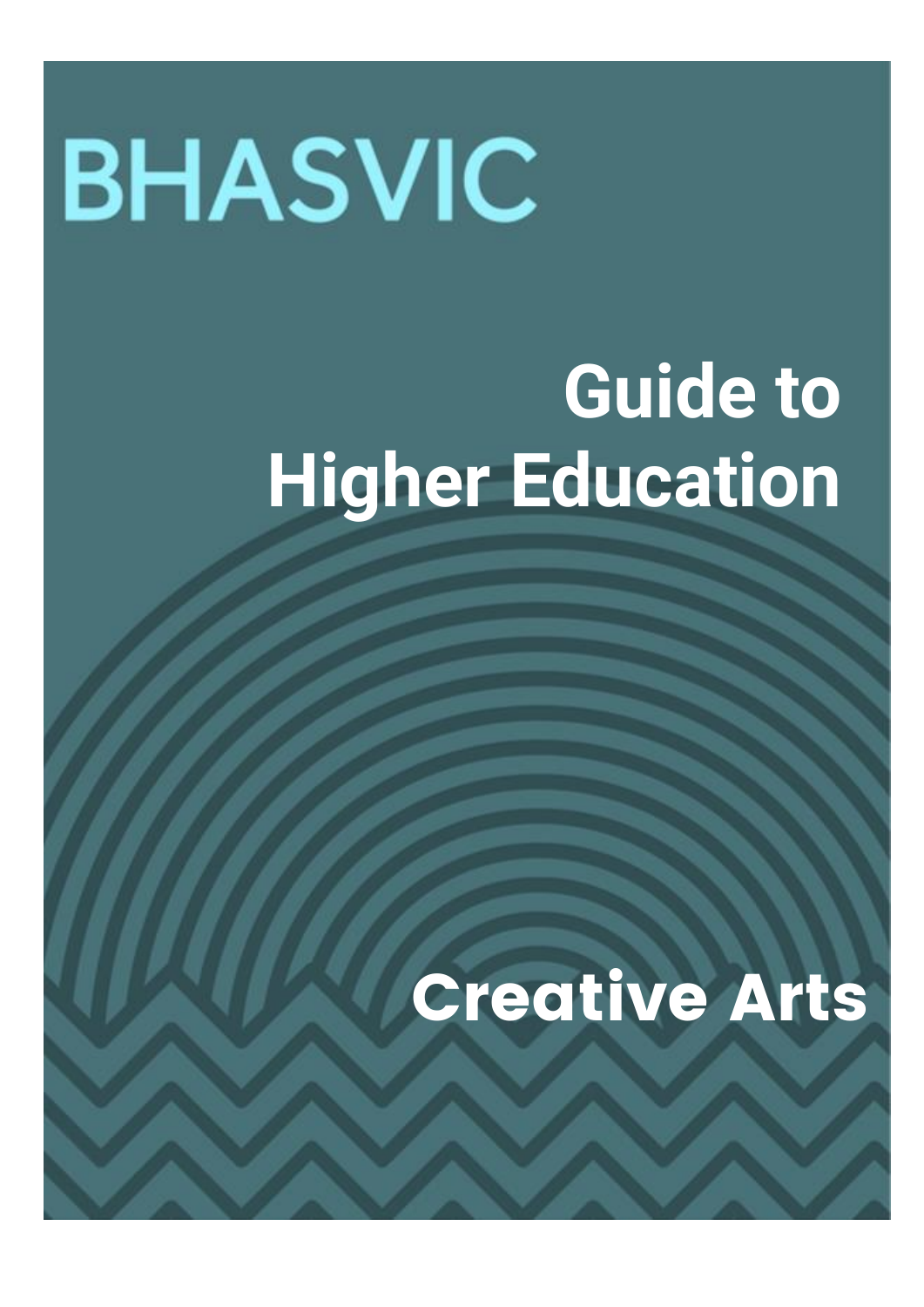See also the HE Subject Guide for English, Drama, Film & Media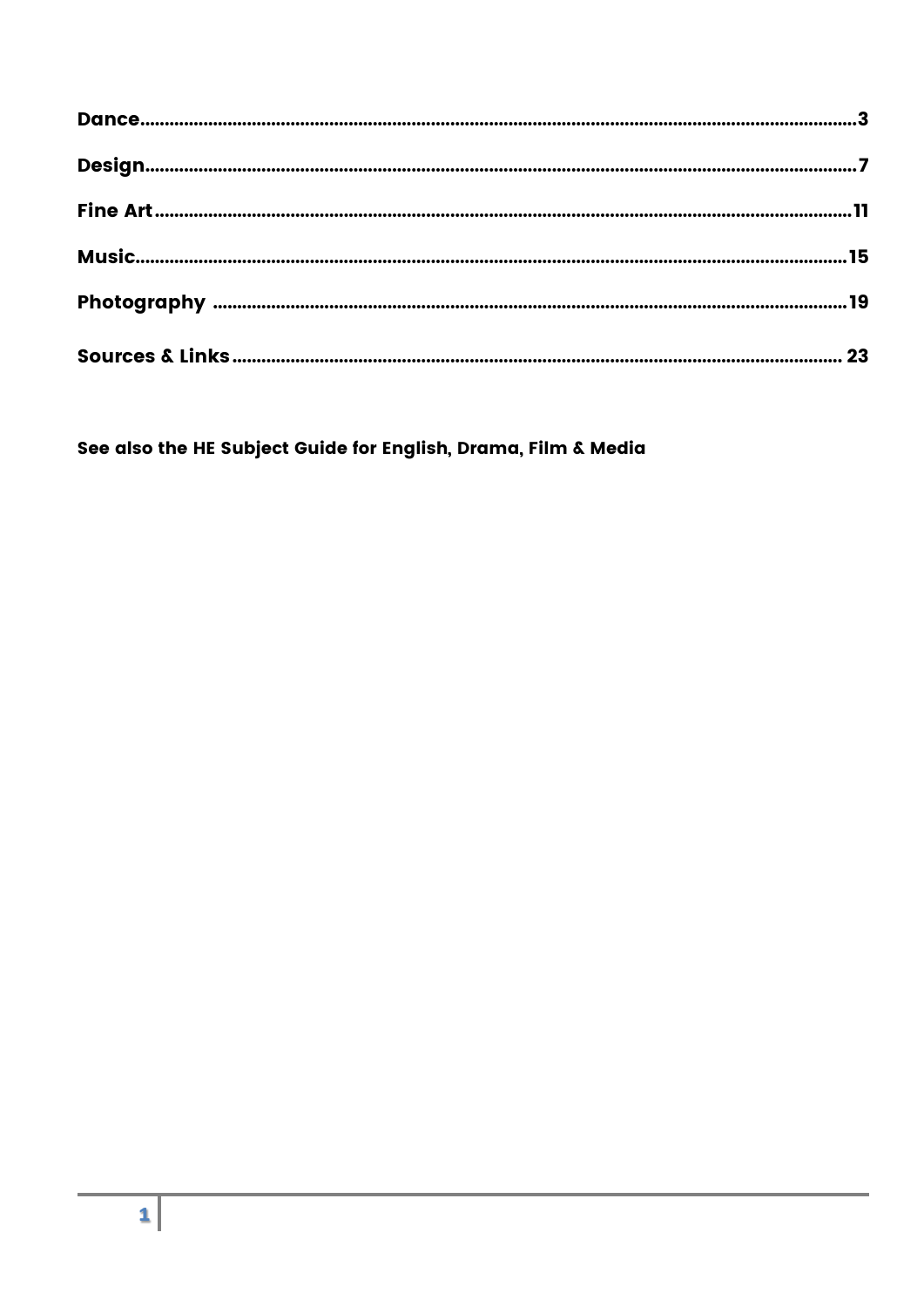Aspiring painter, illustrator, photographer or designer? Print out and use our list of open day questions when you're on a visit to a university or creative arts college.

#### **About the course**

- How much contact time do I get with my tutor / lecturers?
- What is the split between theory and practical work?
- What range of modules is available to me?
- Will there be any public presentations / exhibitions of my work?
- Do I get to specialise in my second or third year?

#### **Equipment and facilities**

- How much should I budget for the cost of materials and extras?
- Is there an on-campus shop to buy art supplies? Is this shop reasonably priced?
- How good are the printing facilities at the university / college?
- Is there studio space where I can work? How much time will I need to spend in the studio each week?

#### **Placements and field trips**

- Is there any opportunity for placements / field trips? Do I have to organise my own or will I have help?
- Is there chance for cross course collaboration or group work?
- Do companies take interns from this course?

#### **Assessments**

- How many items of coursework are there?
- What is the split between exam / coursework / group work / presentations?
- Do I need to complete a dissertation or research-based project?
- Graduate prospects
- How does this course help me get a job?
- Does the university have contacts within the industry?

#### **Admissions**

- How do I apply through Ucas, or via another means (for example, Cukas or directly)?
- What are your top tips when putting together in a portfolio?
- What are you looking for from students during an interview or audition?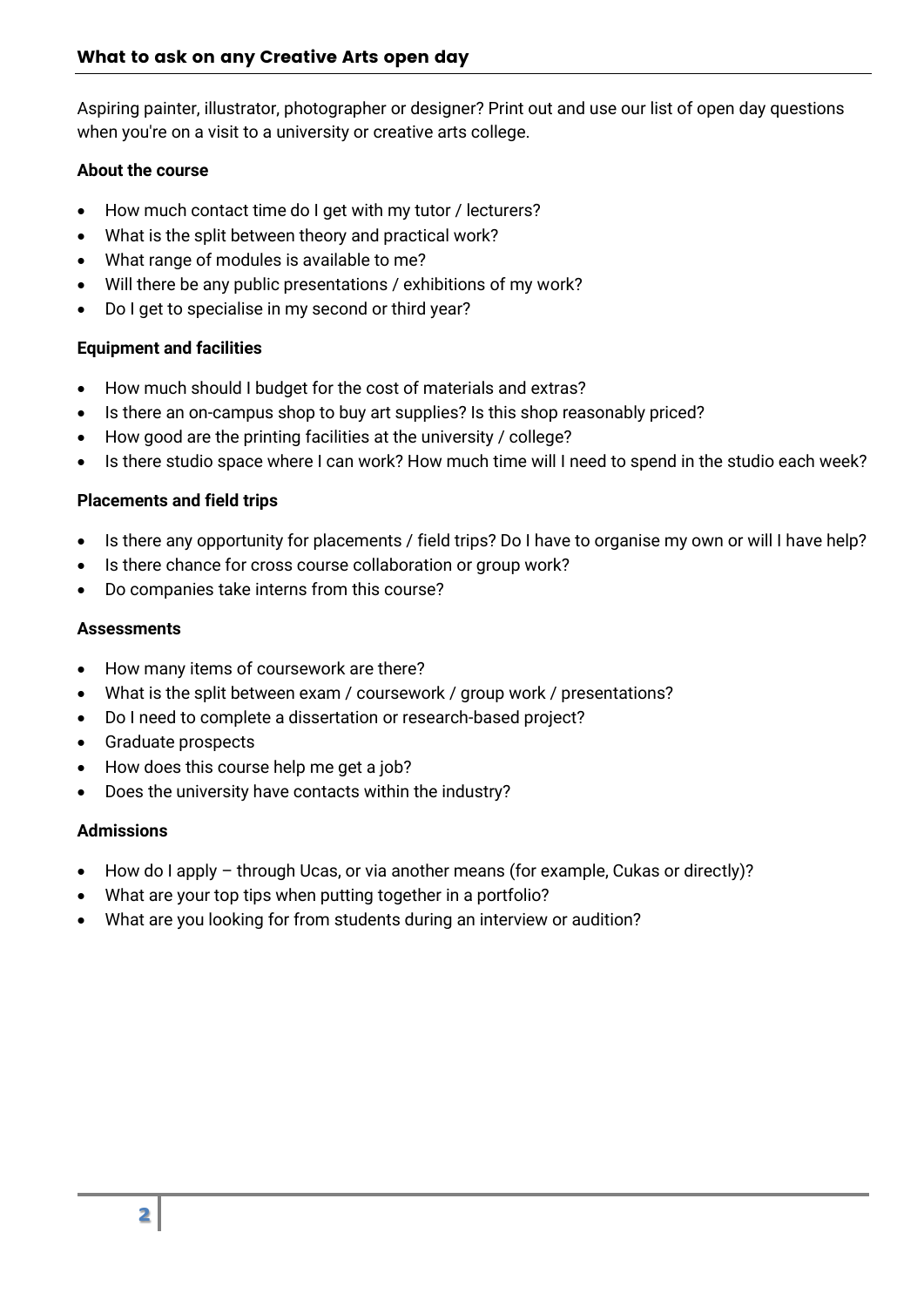#### Dance courses

Dance degrees cover a wide range of styles, from ballet to street dance. Courses at performing arts schools prepare you for a career as a professional dancer or choreographer and are highly competitive. For these you would need experience of multiple dance styles and possibly even singing or acting abilities. Other university-based courses have a broader scope - including community arts, dance teaching and dance for fitness. Entry to most courses includes an audition.

**Example degrees:** Performance, Urban Practice, Professional Dance, Musical Theatre, Dance

Education, Dance Science

#### VOCATIONAL

- BA
- COURSEWORK-INTENSIVE
- PRACTICAL SKILLS
- STUDIO-BASED
- PERFORMING ARTS
- CHOREOGRAPHY
- MUSICAL THEATRE
- TEACHING

#### Example course modules

- Dance technique
- Choreography: improvisation and composition
- Contextualising dance
- Dance portfolio
- Critical lenses and identities
- Dance journalism
- Performance and place
- Bodywork
- Making dance work
- Dance in the community

#### Teaching hours / week

The time you'll spend in lectures and seminars each week will vary from university to university, so use this as a guide.



The [Guardian](https://www.theguardian.com/education/ng-interactive/2017/may/16/university-league-tables-2018) The Complete [University](http://www.thecompleteuniversityguide.co.uk/league-tables/rankings?s=Architecture) Guide The [Times](https://www.thetimes.co.uk/article/top-by-subject-mgbnm672r)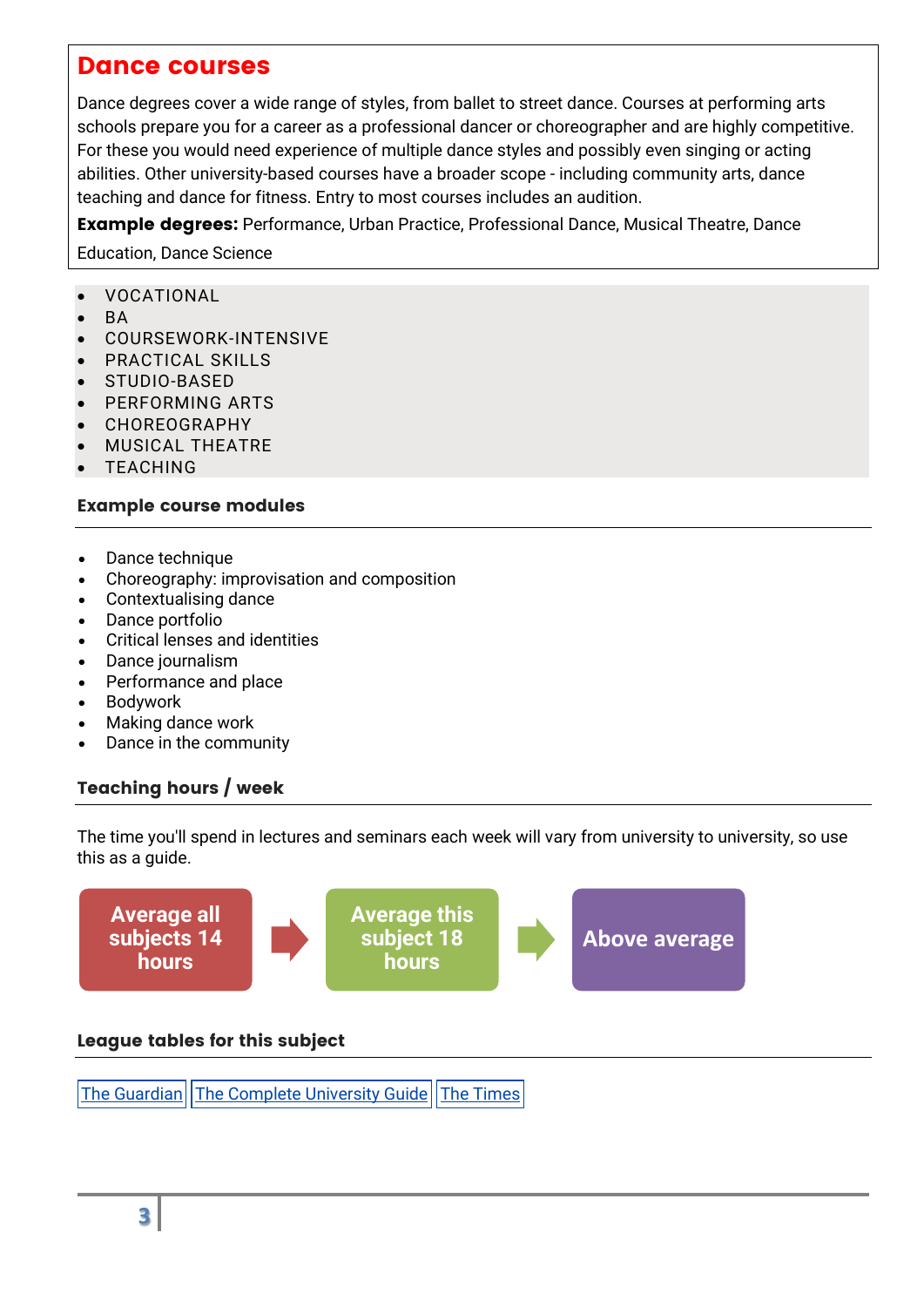#### What students say about dance

Teaching hours are vast. We are given both practical and academic teaching every week, with a great balance. The course is highly interesting, giving detailed information and methodology in respect to dance anthropology. It is very challenging but very enjoying, engaging both the mind and body on a professional level. Assessments are usually choreographically taught and performed or created by us and performed, as well as written exams, such as human anatomy and anatomical correctness of the body.

#### *3rd year, Kingston University*

The contact time consists of both dance classes and lectures, but a lot more class than lecture. The classes are so much fun - it has been such an enjoyable first year for me. The end of semester assessments are a mixture of practical presentations, essays and portfolios, but you are given plenty of time to prepare for these, so have no fear! We have a performance centre with a fair few dance studios - you are never stuck for space if you want somewhere to dance.

#### *1st year, Falmouth University*

For a dance course, the programme is very theoretical - there are a lot of modules with practical elements, but theory is heavily weighted. Choosing the placement year to work in the industry for seven months was one of the best choices I have made. This course has taught me the range of career choices available with a degree in dance.

#### *3rd year, University of Surrey*

For a dance course, the programme is very theoretical - there are a lot of modules with practical elements, but theory is heavily weighted. Choosing the placement year to work in the industry for seven months was one of the best choices I have made. This course has taught me the range of career choices available with a degree in dance.

#### *3rd year, University of Surrey*

#### A-levels (or equivalent) usually required

No Specific Requirements

#### **Useful to have**

- English literature
- Performing Arts

#### Application checklist

Here's a guide to what to expect from the application process - also check individual university entry requirements, as these may differ.

- January application
- Personal statement
- Audition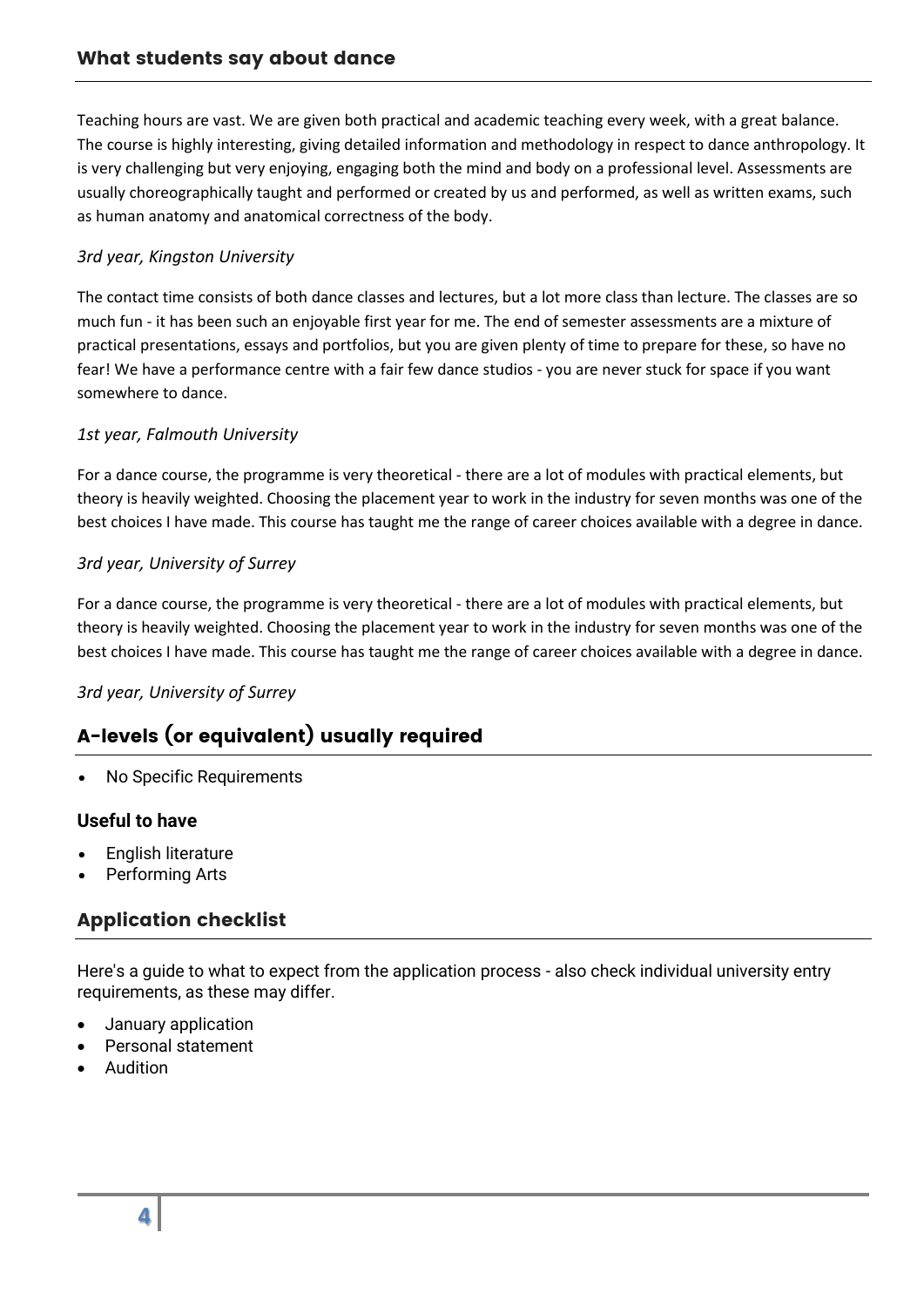#### **In Sept 2019, BHASVIC dance students went on to study at specialist Conservatoires**

Each year our Dance students receive places at the top Dance conservatoires, including The Rambert School of Ballet and Contemporary Dance, Trinity Laban, London Contemporary Dance School and the Northern School of Contemporary Dance. They also receive places at other prestigious training schools such as Bird, Laines and London Studio Centre.

#### Top 10 Universities/Conservatoires for Dance - Complete University Guide 2020

- **Surrey, Bedford, Bath Spa Chichester Falmouth, Roehampton**
- **Coventry, Middlesex, Bretton Hall, Winchester, Canterbury**  all very high student satisfaction scores
- **LIPA, Lewisham, De Montfort, University of East London, Wolverhampton** all with top graduate prospects

#### Examples of degrees and combined degrees for BHASVIC student's 2019 entry

- Dance
- Dance & Education
- Dance Science
- Dance and Arts Administration
- Dance & Social Science

#### **Employability**

Most dance students supplement their studies by creating, producing and performing their own work. This allows you to develop skills in other areas of the performance process, including operations and administration - you can also develop marketing, ticketing and event management experience by working on your own projects. Other options include internships, community projects, teaching dance classes, volunteering at festivals, writing reviews and opinion pieces for dance blogs and websites or creating your own workshops that allow you to explore your own personal interests. Many dance graduates go straight into dance or choreography jobs, and there are good employment rates overall. Work in education, in schools and colleges, or as freelance dance teachers, are also common. Be aware that freelancing and self-employment is common, as are what is termed 'portfolio careers' – having several part-time jobs or commissions at once, and networking can be very important for dance students to find their first job, so be prepared to work on your people skills.

#### What employers like about this subject

A degree in dance should provide you with subject-specific skills that include an ability to communicate and influence an audience through performance; a knowledge of the history of dance and its effect on culture and the choreography, production, criticism and management of artistic performances. You can also gain useful transferable skills, including excellent communications skills, team-working, self-motivation and project management. Dance graduates are usually found working in the performing arts or education, but other industries, including arts administration, welfare, health, tourism and the fitness industry, also employ dance graduates.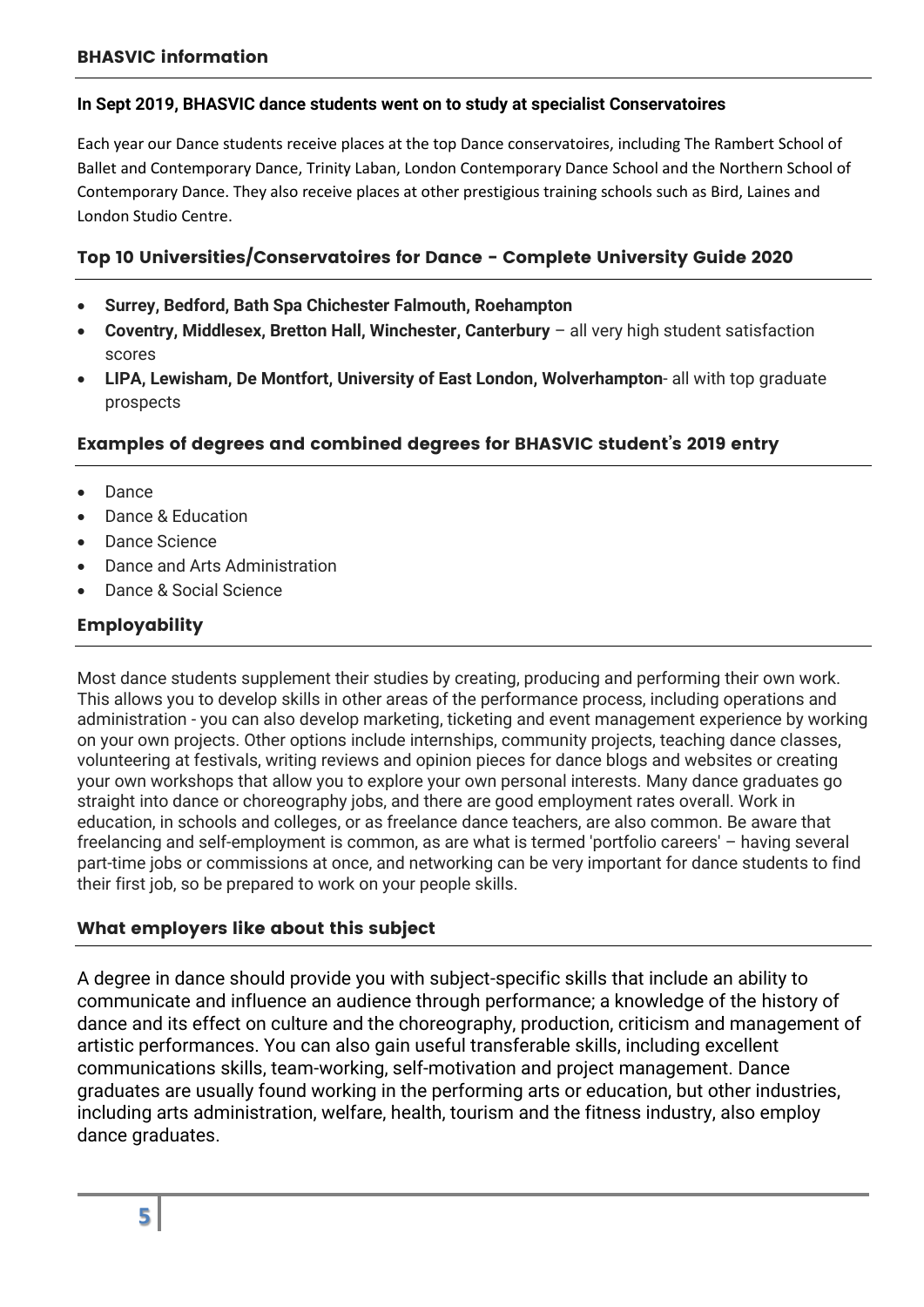Teamwork, Technical ability, Problem solving, Social Skills, Organisation, Numeracy, Communication, Attention to detail, Administration, Creativity, Discipline

#### Example careers

- Choreographer
- Community Dance Practitioner
- Costume/Set Designer
- Dance Performer
- Dance/Arts/Culture Officer
- Dance Company Education Specialist
- Dance Film Maker
- Dance Movement Therapist
- Dance Journalist
- Dance Lecturer or Academic Researcher
- Dance Photographer
- Dance Project Coordinator or Administrator
- Dance Producer
- Dance Science
- Dance Teacher
- Lighting Designer/Technical Production
- Management Specialist Notation/Choreology
- Pilates Instructor
- Press and Public Relations Specialist
- Yoga Instructor
- Youth Worker

#### Developing your skills

Most dance students supplement their studies by creating, producing and performing their own work. This allows you to develop skills in other areas of the performance process, including operations and administration - you can also develop marketing, ticketing and event management experience by working on your own projects. Other options include internships, community projects, teaching dance classes, volunteering at festivals, writing reviews and opinion pieces for dance blogs and websites or creating your own workshops that allow you to explore your own personal interests.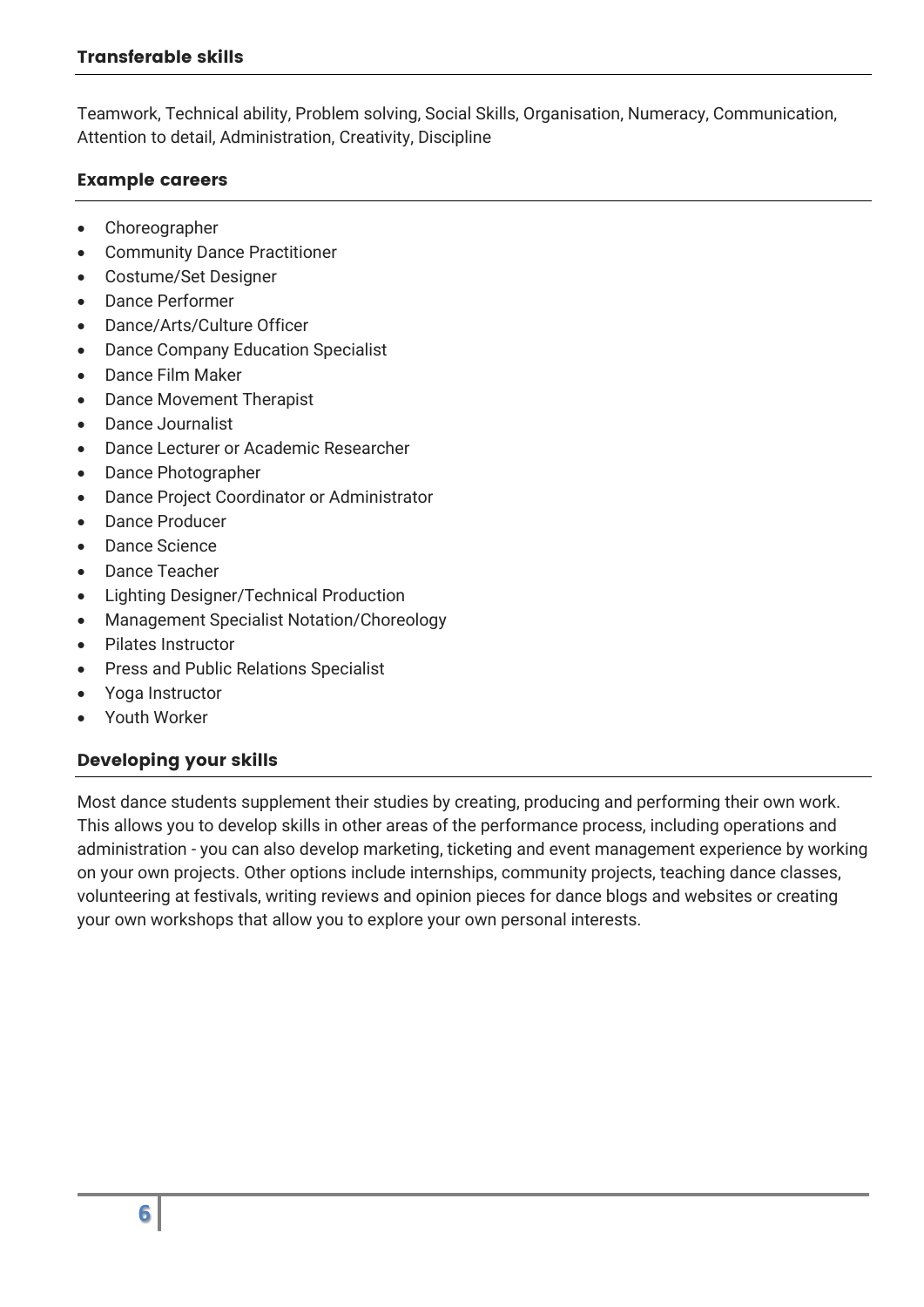# Design courses (inc. Graphic Design)

If you enjoy art or design technology, have creative ability and a wish to communicate your ideas by producing visual images or design solutions, then a degree in design may be for you. There are a wide range of design courses to specialise in, including fashion, textiles, product and industrial, interior, exhibition, graphic, illustration, animation and digital. Whatever your preference, though, you'll need a portfolio of artwork that showcases your creative potential.

**Example degrees:** You can choose to study straight Graphic Design or focus on Graphic illustration,

Graphic Communication for Graphics for Computer Games. Similar degrees may be in Advertising or Marketing

- VOCATIONAL
- COMMUNICATION SKILLS
- BA
- COURSEWORK-INTENSIVE
- PRACTICAL WORK
- STUDIO-BASED
- FASHION AND TEXTILES
- GRAPHIC DESIGN AND ILLUSTRATION
- PRODUCT AND INDUSTRIAL DESIGN
- 3D DESIGN

#### Example course modules

- Reflection, planning and presentation
- Design process to product
- Making contact with the industry
- Design communication
- Objects and experiences
- Materials and processes
- Critical analysis
- Product CAD
- Typographical skills
- Manufacturing technology and material culture

#### Teaching hours / week

The time you'll spend in lectures and seminars each week will vary from university to university, so use this as a guide.



#### League tables for this subject

The [Guardian](https://www.theguardian.com/education/ng-interactive/2017/may/16/university-league-tables-2018) The Complete [University](http://www.thecompleteuniversityguide.co.uk/league-tables/rankings?s=Architecture) Guide The [Times](https://www.thetimes.co.uk/article/top-by-subject-mgbnm672r)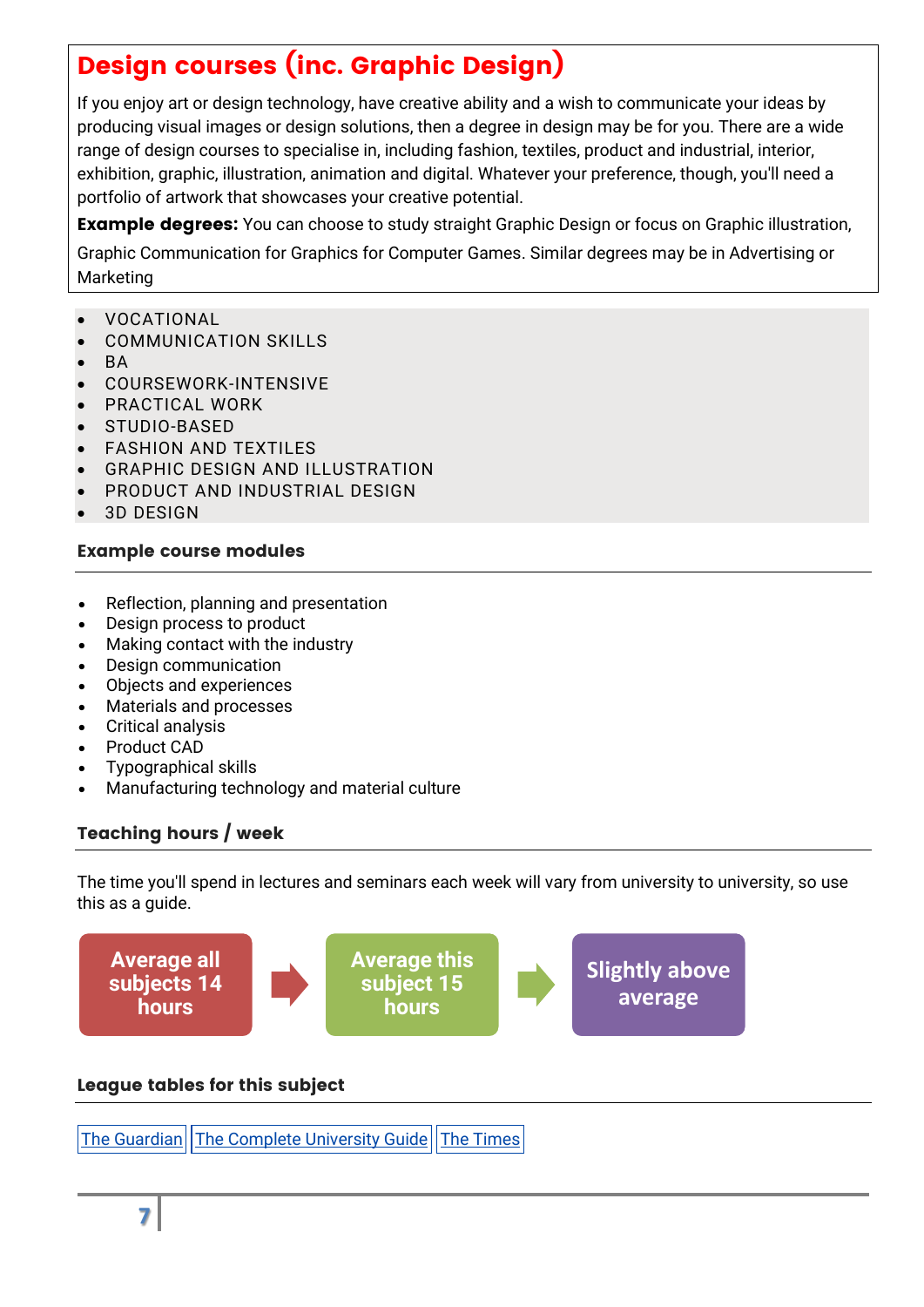There are three key strands to the course design/manufacturing, business studies and historical and critical studies. In an average week you might spend a day learning how to pattern, cut and sew; have an individual tutorial about your design work; present a project to your class; spend half a day doing research; go to a lecture for business studies and work on a group project; do a drawing class; work on your project in the studio and attend a historical studies seminar. So you'll be busy and learn loads!

#### *3rd year, University of Brighton*

The studio sessions are really interesting and challenge you to come up with not just visually pleasing results, but also get you to look at the conceptual aspects and social/ethical implications of your design. There is a good mixture of independent and collaborative/group work, as well learning how to present and pitch your ideas to potential clients, something you may dread at first, but honestly it gets easier!

*1st year, Central Saint Martins, University of the Arts London*

#### A-levels (or equivalent) usually required

- Diploma in foundation art and design
- Art or a design-related subject

#### **Useful to have**

- Design technology
- Photography
- History of art

#### Application checklist

Here's a guide to what to expect from the application process - also check individual university entry requirements, as these may differ.

- January application
- Personal statement
- Portfolio

#### BHASVIC information

**Many of our students choose to take a one year Art Foundation level 3/4 Diploma (equiv. to 2 A levels) before embarking on an arts degree.** Last year 100 students took this pathway, often studying at Brighton Met or Northbrook.

Joining a Visual Arts tutor group in A2 to support them in their applications, this helps them explore the wide variety of arts degrees available. Arts universities such as Falmouth, Bournemouth and Norwich specialise in Visual Arts courses. In addition, 12 students chose direct entry Graphics degrees.

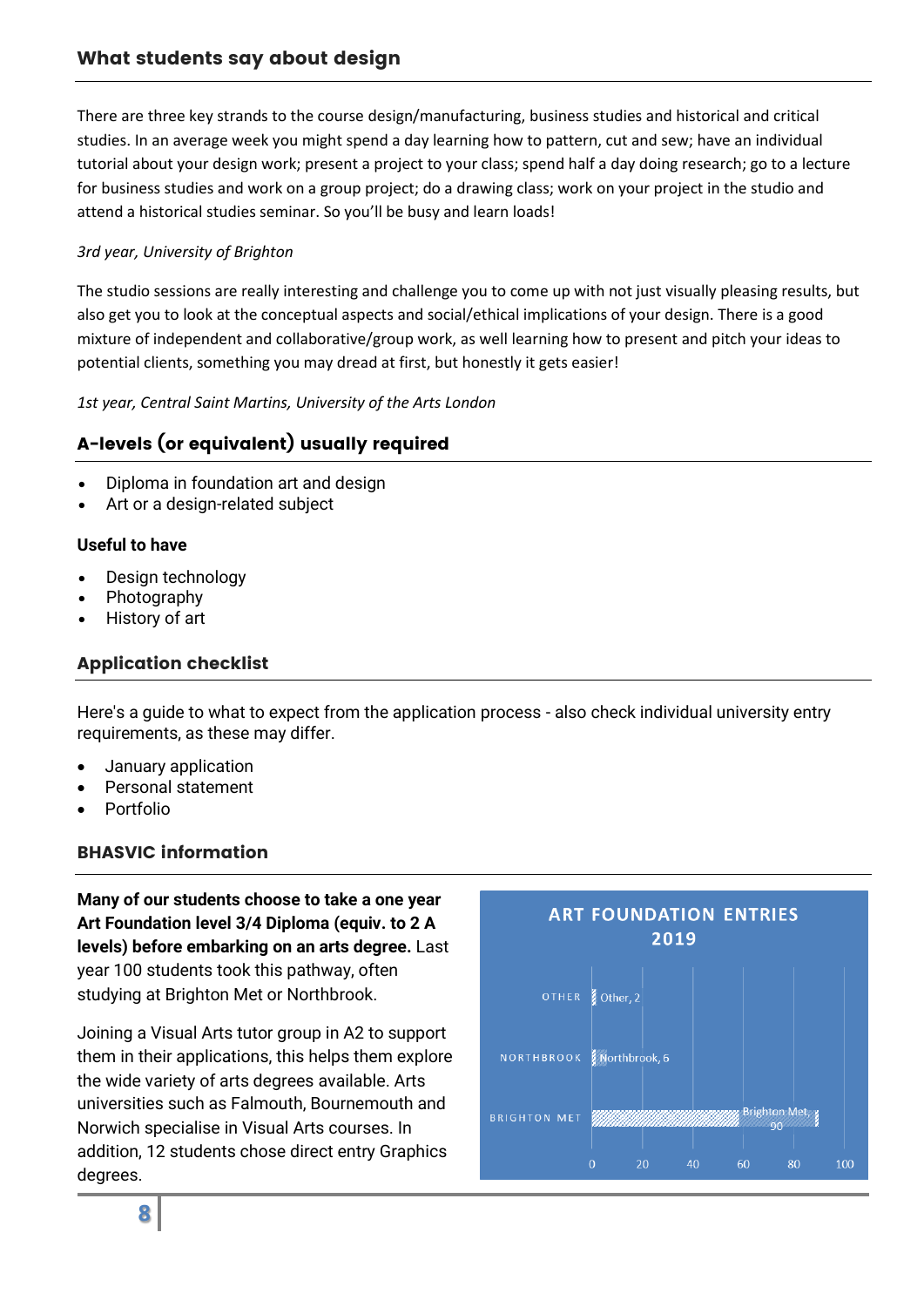#### Top 10 Universities for Creative Arts - Complete University Guide 2020

- **Newcastle, Loughborough, UCL, Lancaster, Brunel**
- **Bristol, UWE, Aberystwyth, De Montfort, Lincoln** all very high student satisfaction scores
- **Kent, Bournemouth Arts, Falmouth**  all with top graduate prospects

#### Examples of degrees and combined degrees for BHASVIC student's 2019 entry

- Graphic Communication
- Graphic Design
- Graphic and Media Design
- Graphic Branding and Identity
- Graphic and Communication Design
- Fashion Design and Technology Womenswear
- Multimedia Technology and Design with a year in Industry (4 years)
- Industrial Design and Technology
- Creative Technologies and Design (with a foundation year) Graphic Design
- Graphic Design (with Foundation Year)
- Fashion Contour
- Interior Design
- Interior Architecture and Design
- Fashion Communication
- Design for Branded Spaces

#### Employability

You can work for a variety of businesses, such as design consultancies and studios or branding specialists. You may be part of a team specialising in advertising design, including identity and event branding or corporate communication. Advertising and PR agencies also employ graphic designers to create positive images of organisations, individuals and products, and deliver imaginative solutions that generate sales or an increase in business interest. You could also work for a publishing company. Many publishers have moved into interactive and online products where you can use your skills to help with the design, production and marketing of books, magazines, newspapers and journals.

#### What employers like about this subject

A degree in design will provide you with subject-related skills specific to the design speciality or specialities you pursue. For example, a textile designer will work with fabric, a graphic designer with art. You will be trained to use technology such as CAD (computer-aided design), and you will learn how to present and market designs. Students studying design gain important transferable skills such as the ability to study independently, set goals, manage your own workload and meet deadlines. Design students also develop project management skills and learn how to develop their creative ability.

#### Transferable skills

Researching, problem solving, project management, presentation skills, working to a brief, creativity, communication, IT skills, critiquing, teamwork, emotional intelligence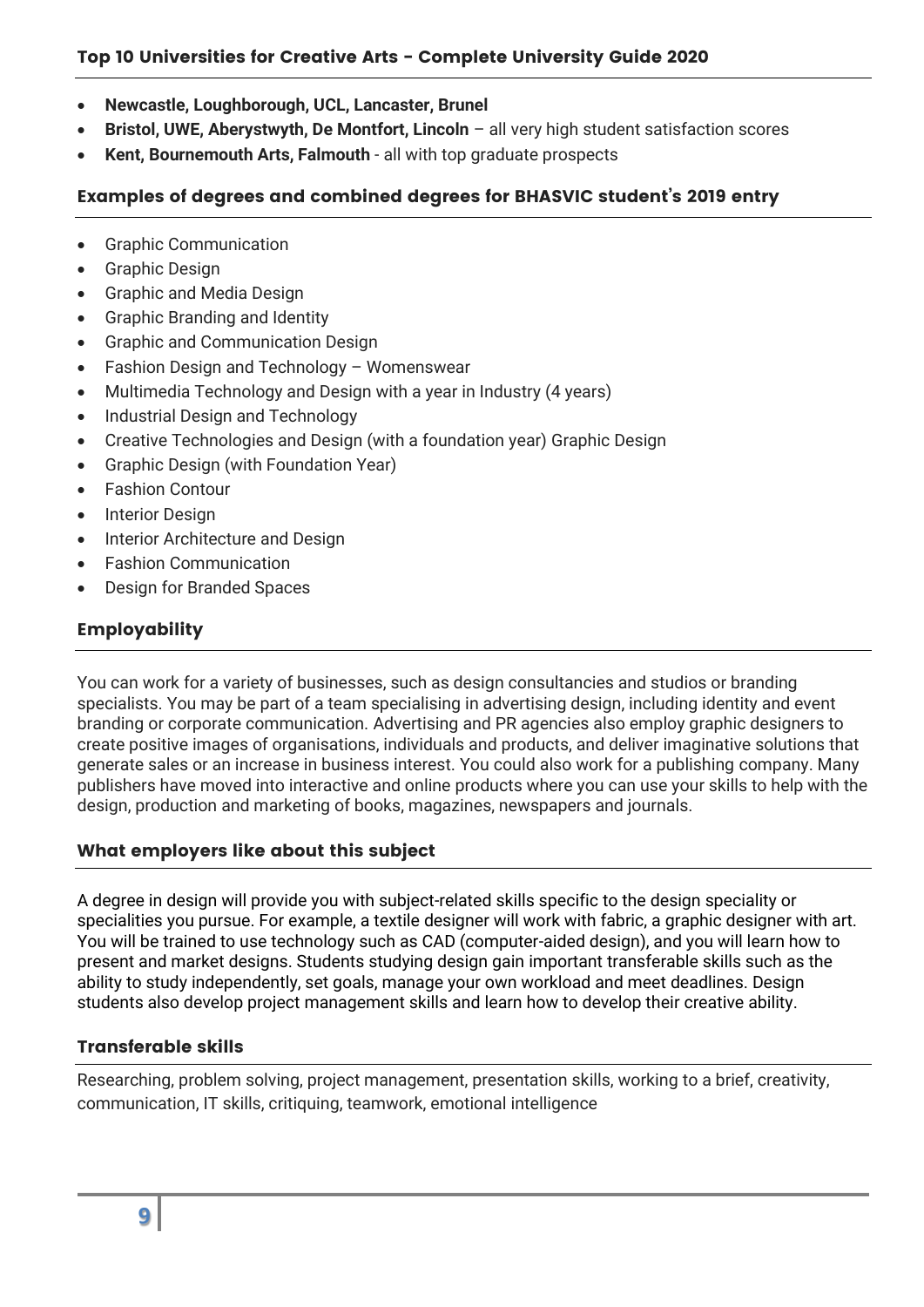#### Example careers

- Designers (exact type depending on speciality)
- Marketers and advertisers
- Commercial artists
- Merchandisers and buyers
- Conference and exhibition designers
- Arts officers
- Exhibition designer
- Fine artist
- Interior and spatial designer
- Landscape architect
- Medical illustrator
- Multimedia specialist
- Photographer
- Stylist
- Urban designer
- UX designer

#### Local market information

The creative sector receives government funding in recognition of the large contribution to the UK economy, £20m government investment has been received by the UK creative industry, part of which will be used to create a Creative Careers Programme to highlight employment opportunities within the sector to schools and colleges. A new report entitled 'Growing the UK's Creative Industries' from the Creative Industries Federation was published in December. According to the report, one in eight UK enterprises are creative enterprises, which are collectively responsible for two million jobs.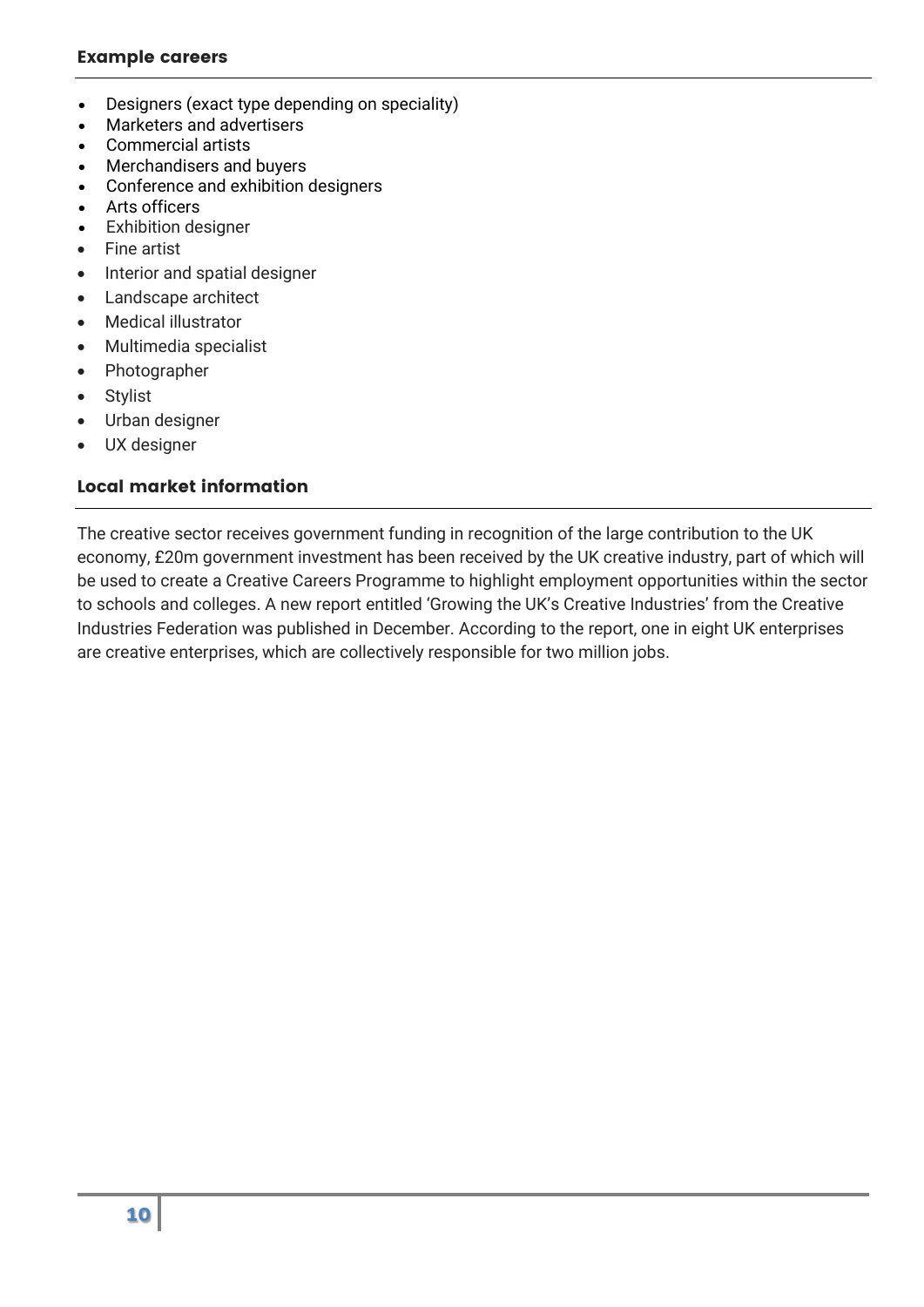### Fine art

Would you like the opportunity to develop your ability to express yourself creatively through drawing, painting, printmaking, photography, sculpture, performance art or film? Fine art courses have a focus on studio-based experimental work. Graduates of this course may work as artists, photographers or designers, or in art galleries, museums or cultural organisations, teaching or arts administration. A portfolio of artwork to demonstrate your creative skills is usually an entry requirement for this course.

**Example degrees:** You can choose to study straight Fine Art or a closely related subject, for example Illustration, Printmaking, Painting & Drawing, Environmental Art, Sculpture. Also available are History of Art degrees

- $-BA$
- INDEPENDENT STUDY
- COURSEWORK-INTENSIVE
- PRACTICAL WORK
- STUDIO-BASED
- PAINTING
- DRAWING
- PHOTOGRAPHY
- **SCULPTURE**
- PERFORMANCE ART

#### Example course modules

- Exhibition and visual contextual research
- Themes and issues in contemporary art
- Understanding the visual
- Creative analysis
- Visual culture: design, style and identity
- Introduction to art theory
- Art, space and audience
- 2D art practice: painting, print, photography
- 3D art practice: sculpture, installation
- 4D art practice: film, video, performance

#### Teaching hours / week

The time you'll spend in lectures and seminars each week will vary from university to university, so use this as a guide.



#### League tables for this subject

The [Guardian](https://www.theguardian.com/education/ng-interactive/2017/may/16/university-league-tables-2018) || The Complete [University](http://www.thecompleteuniversityguide.co.uk/league-tables/rankings?s=Architecture) Guide || The [Times](https://www.thetimes.co.uk/article/top-by-subject-mgbnm672r)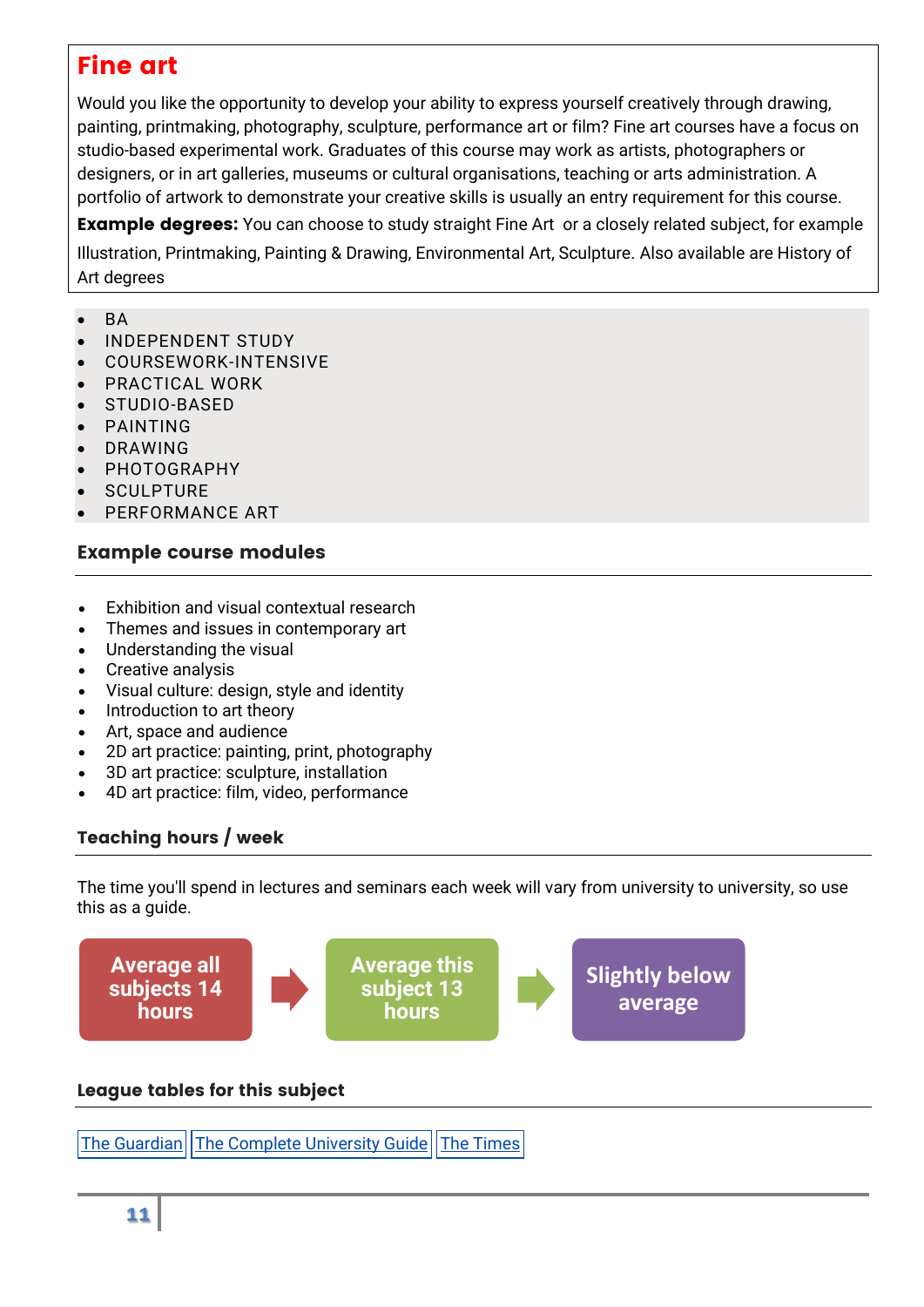#### What students say about fine art

My art and design course is a very varied and flexible course, which caters for all individual needs and styles. Modules cover many different fields of design, ideal for gaining skills and an idea of future prospects. I've enjoyed the balance of written, research and practical work, which has mostly interested me and been reasonably challenging.

#### *2nd year, University of Leeds*

Teaching varies between lectures, crit groups and one-to-one help. The course teaches many different things conceptual thinking (ideas generation), illustrated book, advertising and editorial work, life drawing, digital skills (using software such as Photoshop and Illustrator), animation, visual studies, colour and composition.

#### *1st year, Falmouth University*

I study fine art and art history. The fine art module options were photography, illustration, printmaking, painting and ISP. The art history lectures have been varied, interesting, and we have had many different lecturers, as well as talks by artists and many exhibitions set up by the School of Art. The lessons on drawing, painting, colour techniques, location sketching, capturing a sense of place in your art, proportion, tone, and many more aspects of creating art, have been absolutely brilliant.

#### *1st year, Aberystwyth University*

#### A-levels (or equivalent) usually required

- Diploma in foundation art and design
- Art or a design-related subject

#### **Useful to have**

- Photography
- Design technology
- History of art

#### Application checklist

Here's a guide to what to expect from the application process - also check individual university entry requirements, as these may differ.

- January application
- Personal statement
- Portfolio
- Interview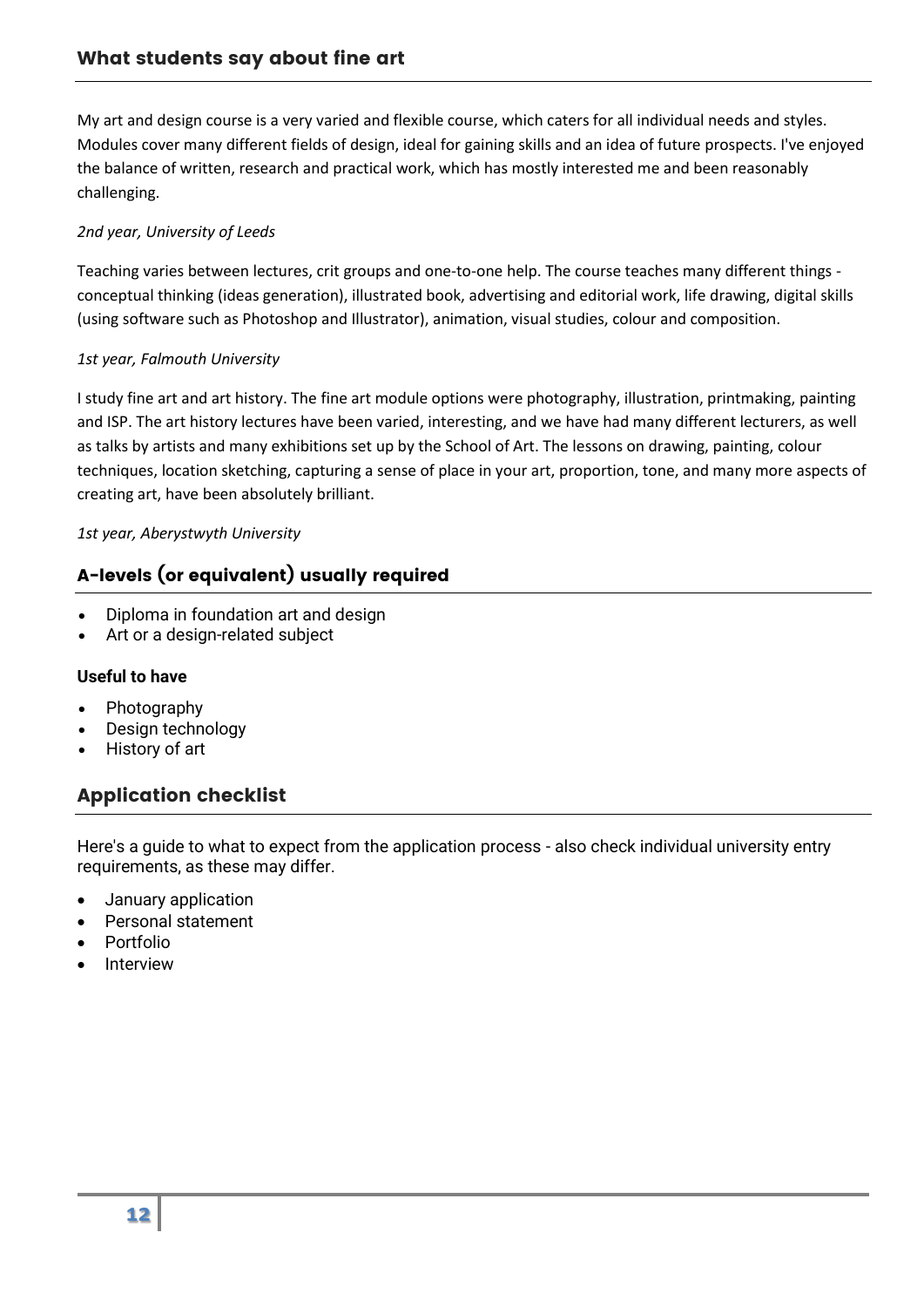#### BHASVIC information

**Many of our students choose to take a one year Art Foundation level 3/4 Diploma (equiv. to 2 A levels) before embarking on an arts degree.** Last year 100 students took this pathway, often studying at Brighton Met or Northbrook.

Joining a Visual Arts tutor group in A2 to support them in their applications, this helps them explore the wide variety of arts degrees available. Arts universities such as Falmouth, Bournemouth and Norwich specialise in Visual Arts courses. In addition, 12 students chose direct entry Graphics degrees.



#### Top 10 Universities for Creative Arts - Complete University Guide 2020

- **Newcastle, Loughborough, UCL, Lancaster, Brunel**
- **Bristol, UWE, Aberystwyth, De Montfort, Lincoln** all very high student satisfaction scores
- **Kent, Bournemouth Arts, Falmouth**  all with top graduate prospects

#### Examples of degrees and combined degrees for BHASVIC student's 2019 entry

- **•** History of Art and English Literature
- Interior Design
- Interior Architecture and Design
- Illustration
- History of Art
- History and History of Art/Archaeology
- Game Art

#### Employability

Finding jobs in this sector is not always straightforward. Short-term possibilities are available on a competitive basis and are a means of becoming established. Roles include artist in residence, developing art-related activities in schools, hospitals and prisons, or bidding for fixed-term funding to carry out a particular project or commission. Many fine artists produce and market their own work. You can diversify by taking courses in art-related disciplines, such as graphics or teaching, or become a 'portfolio' worker, holding down several jobs to support your creative work. You can also apply for mainstream graduate jobs and training in a range of industries, such as banking, insurance, media and public relations.

#### What employers like about this subject

Students of fine art can expect to gain subject-specific skills including an understanding of different artistic techniques; the use of equipment and materials and the principles and history of art and art criticism. You can also develop useful transferable skills including communication, team-working, critical thinking, observation skills, and many courses also include an element of entrepreneurial training. Fine arts graduates can be found in industries including the creative arts, advertising, publishing, museums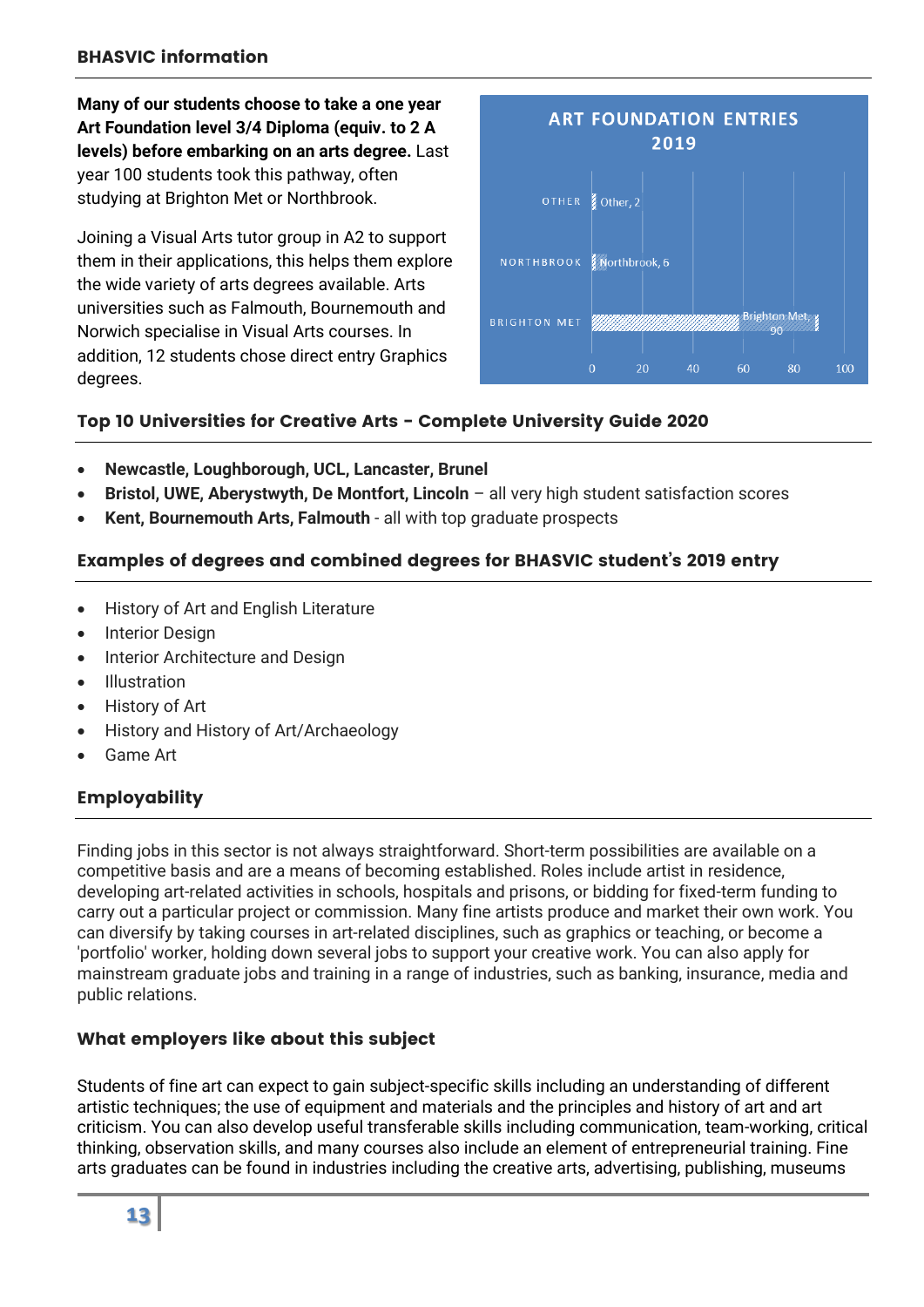and galleries, libraries, design agencies, universities and the print industry.

#### Transferable skills

Researching, problem solving, project management, presentation skills, working to a brief, creativity, communication, IT skills, critiquing, teamwork, emotional intelligence

#### Example careers

- Art therapist
- Arts administrator
- Estates manager
- Interior and spatial designer
- Museum/gallery curator
- Museum/gallery exhibitions officer
- Multimedia programmer
- Stylist Artist (many different media)
- Arts curator
- Jewellery designer

#### Local market information

The creative sector receives government funding in recognition of the large contribution to the UK economy, £20m government investment has been received by the UK creative industry, part of which will be used to create a Creative Careers Programme to highlight employment opportunities within the sector to schools and colleges. A new report entitled 'Growing the UK's Creative Industries' from the Creative Industries Federation was published in December. According to the report, one in eight UK enterprises are creative enterprises, which are collectively responsible for two million jobs.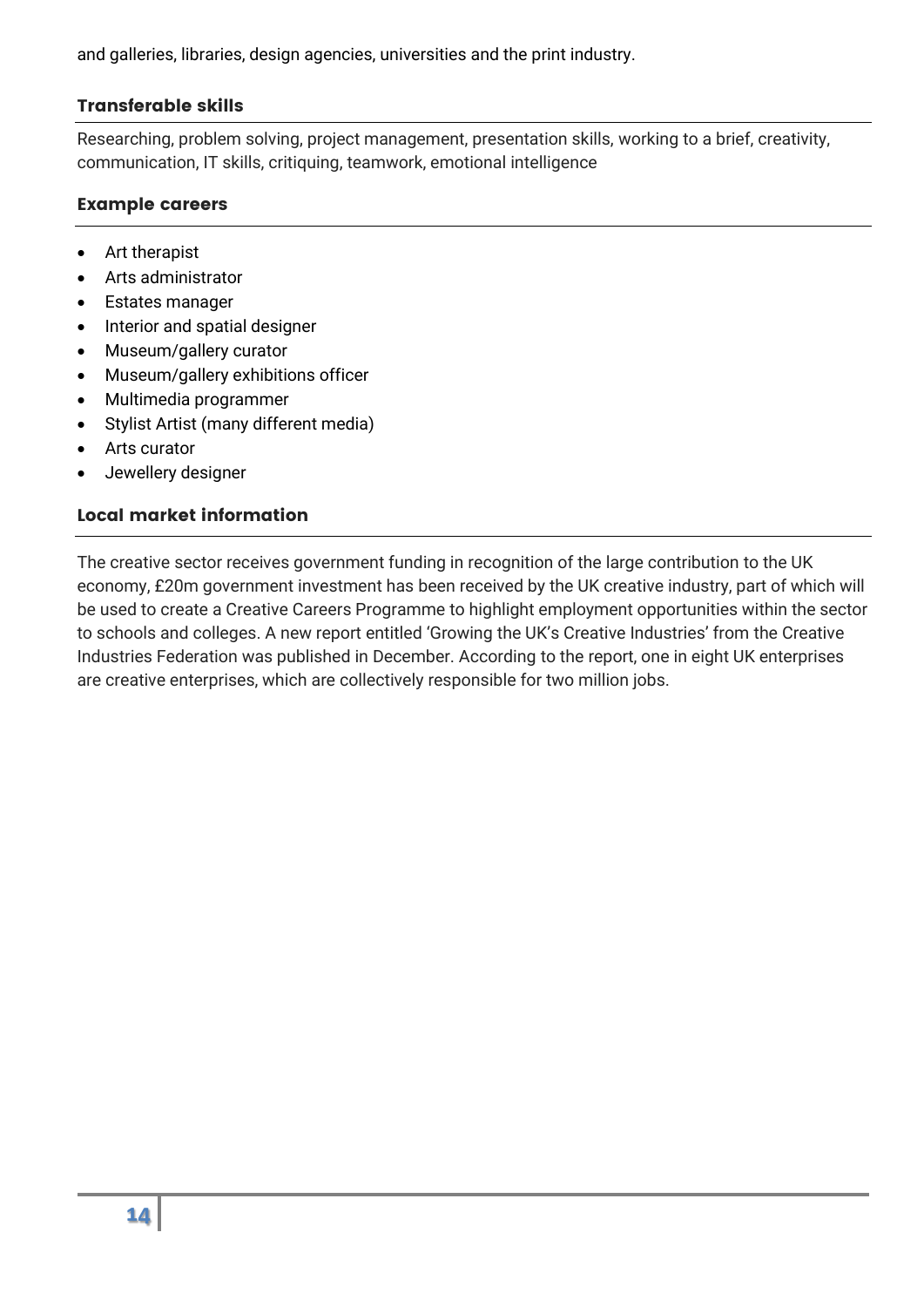### Music

If you want to improve your performance skills, compose, conduct or learn music production techniques there is a wide range of music courses to choose from. You can study a variety of musical styles including classical (early to contemporary), jazz, popular music and electronic music. For performance courses you will usually need ABRSM grades in voice or the instrument(s) you want to study. Careers include professional musician, composer or conductor, teaching, music production and administration.

**Example degrees:** There is a wide variety of music-related degrees in which to specialise.

Increasingly popular is the production and technical and business side or you can choose to embark on performance based degree.

- VOCATIONAL
- **BA**
- INDEPENDENT STUDY
- COURSEWORK-INTENSIVE
- PRACTICAL WORK
- PERFORMANCE
- **BMUS**
- POPULAR MUSIC
- MUSIC PRODUCTION
- CONSERVATOIRE

#### Example course modules

- Techniques of tonal music
- Composition and theory
- Instrumentation, harmony and analysis
- Survey of western music: 900D AD to the present day
- New directions
- Musicianship
- Music composition
- Popular music studies
- Free improvisation
- Jazz studies

#### Teaching hours / week

The time you'll spend in lectures and seminars each week will vary from university to university, so use this as a guide.



#### League tables for this subject

The [Guardian](https://www.theguardian.com/education/ng-interactive/2017/may/16/university-league-tables-2018) The Complete [University](http://www.thecompleteuniversityguide.co.uk/league-tables/rankings?s=Architecture) Guide The [Times](https://www.thetimes.co.uk/article/top-by-subject-mgbnm672r)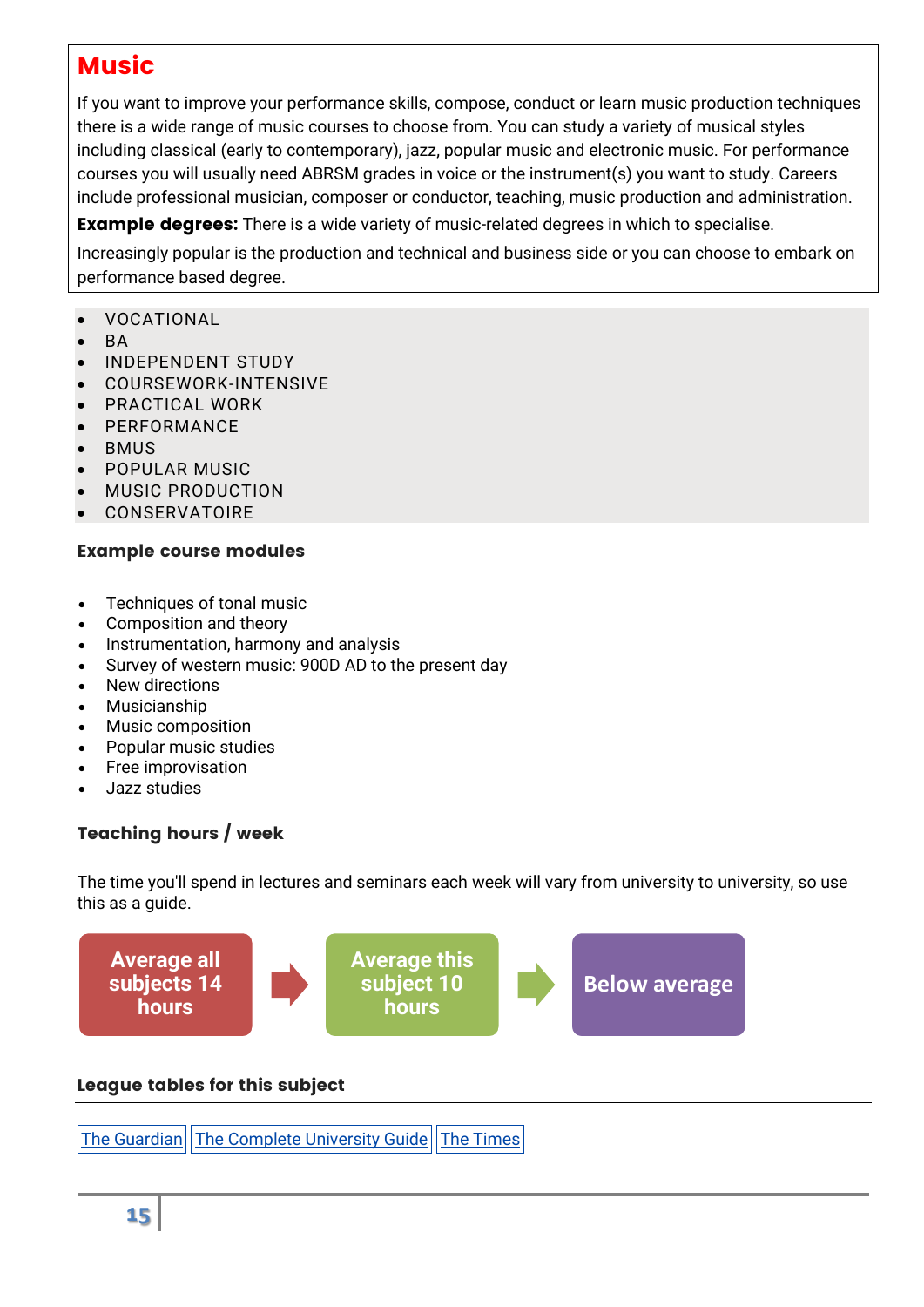The music course is extremely varied and actually covers as many styles and genres as the real world would ask you to engage with. Essentially there are three strands: performance, composition and teaching (a unique course in itself). These then subdivide into popular, jazz, folk and classical music. You're expected to do extra work equivalent to the time spent in lectures doing your own self directed study and in the music department this can be achieved through the large quantity of practice rooms, each equipped with a piano.

#### *2nd year, University of Chichester*

In a typical week studying at Birmingham Conservatoire, you only have around nine hours of scheduled classes. This includes music history lectures, world music classes where you get to take part in practical sessions in samba, salsa, indian classical music and lectures about performance traditions. Some of these hours are taken up with department specific activities - strings/ woodwind/ brass etc. - and these hours will feature lectures or performances delivered by visiting tutors and professionals. Finally, you will receive one hour of individual tuition on your instrument each week. The rest of the time you are expected to spend on private practice.

#### *1st year, Birmingham City University*

There is about 15 hours of teaching per week. The course explored all aspects of music from the very old to the very contemporary, and the subjects covered are stimulating. The course is a little more performance and grouporientated than I had expected, and this could be a problem if you do not enjoy such things. Work is mainly practical (i.e. composition), with some essays, and there are no exams.

*2nd year, University of Hertfordshire*

#### A-levels (or equivalent) usually required

- Music
- Grade VII / VIII for your main instrument

#### **Useful to have**

- English
- history

#### Application checklist

Here's a guide to what to expect from the application process - also check individual university entry requirements, as these may differ.

- January application
- Personal statement
- Audition
- Interview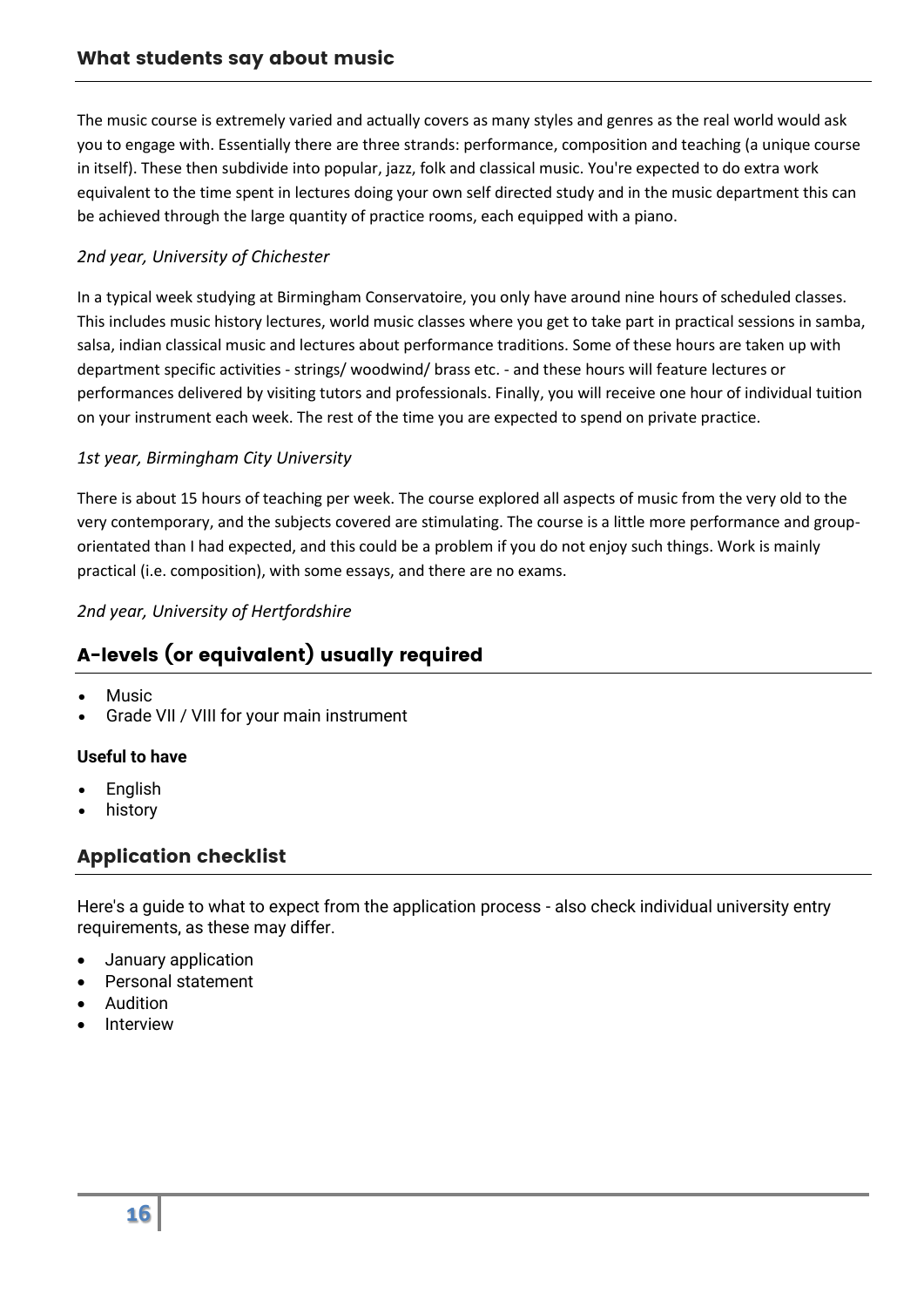#### BHASVIC information

**In Sept 2019, almost half of our BHASVIC Music students went onto study Music at 11 different universities or conservatoires.**

Students can study Music through a BTEC or an A level route at BHASVIC which are equivalent qualifications.

| <b>UNIVERSITY ENTRIES 2019</b><br><b>MUSIC</b> |                          |                              |   |                |   |         |  |
|------------------------------------------------|--------------------------|------------------------------|---|----------------|---|---------|--|
| <b>SALFORD</b>                                 |                          | <b>WINING</b> Salford, 1     |   |                |   |         |  |
| <b>SURREY</b>                                  | <i>mmm</i>               | Surrey, 1                    |   |                |   |         |  |
| <b>SOUTHAMPTON</b>                             |                          | <b>WILLIA</b> Southampton, 1 |   |                |   |         |  |
| <b>OXFORD BROOKES</b>                          | muum                     | Oxford Brookes,              |   |                |   |         |  |
| <b>CHICHESTER</b>                              |                          | <b>WILLIAM</b> Chichester, 1 |   |                |   |         |  |
| <b>BIMM</b>                                    |                          |                              |   |                |   | BIMM, 6 |  |
|                                                | $\Omega$<br>$\mathbf{1}$ | $\overline{2}$               | 3 | $\overline{4}$ | 5 | 6       |  |

#### Top 10 Universities for Music - Complete University Guide 2020

- **Durham, Manchester, Cambridge, Oxford, Birmingham**
- **Bristol, Nottingham, Leeds, Cardiff**  all very high student satisfaction scores
- **Surrey, Royal Academy of Music, Guildhall School of Music & Drama**  all with top graduate prospects

#### Examples of degrees and combined degrees for BHASVIC student's 2019 entry

- Professional Musicianship Bass, Guitar, Drums or Vocals
- Music and Music Psychology
- Song writing
- Music Business and Innovation
- Music and Sound Recording (Tonmeister)
- Music Business
- Music
- Commercial Music
- Music Production
- Music: Creative Music Technology

#### Employability

Many music students find work in related fields and university and postgraduate study (usually continuing with music) is quite common and a lot of graduates go into music teaching, often as freelance or travelling music teachers of particular instruments. Obviously, many music students get work as musicians as well, or work as sound technicians and in similar technical roles. Music is important in advertising and so a lot of students go into this industry and management is also a popular job role for musicians. Because a lot of musician work is temporary or freelance, the most common way for new graduates to get jobs in music is through their own contacts, so learning how to make good use of networks and contacts might help in your career.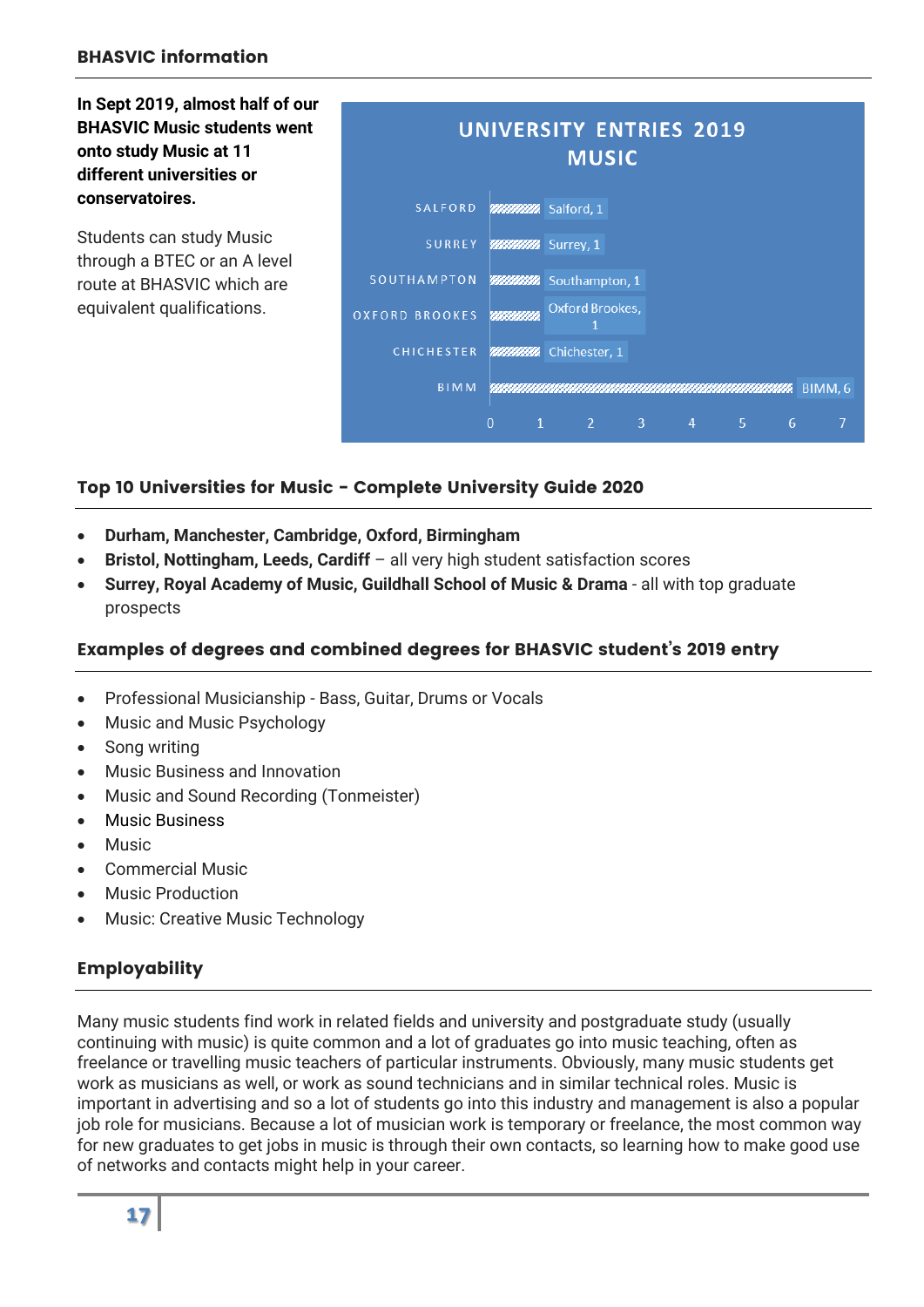#### What employers like about this subject

Studying music can help you to develop subject-specific skills including the history of music and performance, a thorough knowledge of composition and a practical grounding in music performance music degrees tend to have a strong practical element. Useful transferable skills you can gain from a music degree include communication, time management, project management, team-working, planning, performing under pressure and commercial awareness. The performing arts, education (both private tuition and in schools), events management, social and welfare, film and TV, advertising and computing industries all recruit music graduates.

#### Transferable skills

Teamwork, Technical ability, Memory and Concentration, Communication skills, Self-management, Performing under pressure - Organisation & Project Management

#### Example careers

- Musician (self-employed or contracted)
- Music tutor
- Music producer
- Arts officers
- Multimedia designer
- Sound technician
- Arts administration
- Sound engineering
- Community arts work
- Event management
- Radio broadcasting
- Radio production
- Media Industry work

#### Local market information

Studying music can help you to develop subject-specific skills including the history of music and performance, a thorough knowledge of composition and a practical grounding in music performance. The performing arts, education (both private tuition and in schools), events management, social and welfare, film and TV, advertising and computing industries all recruit music students.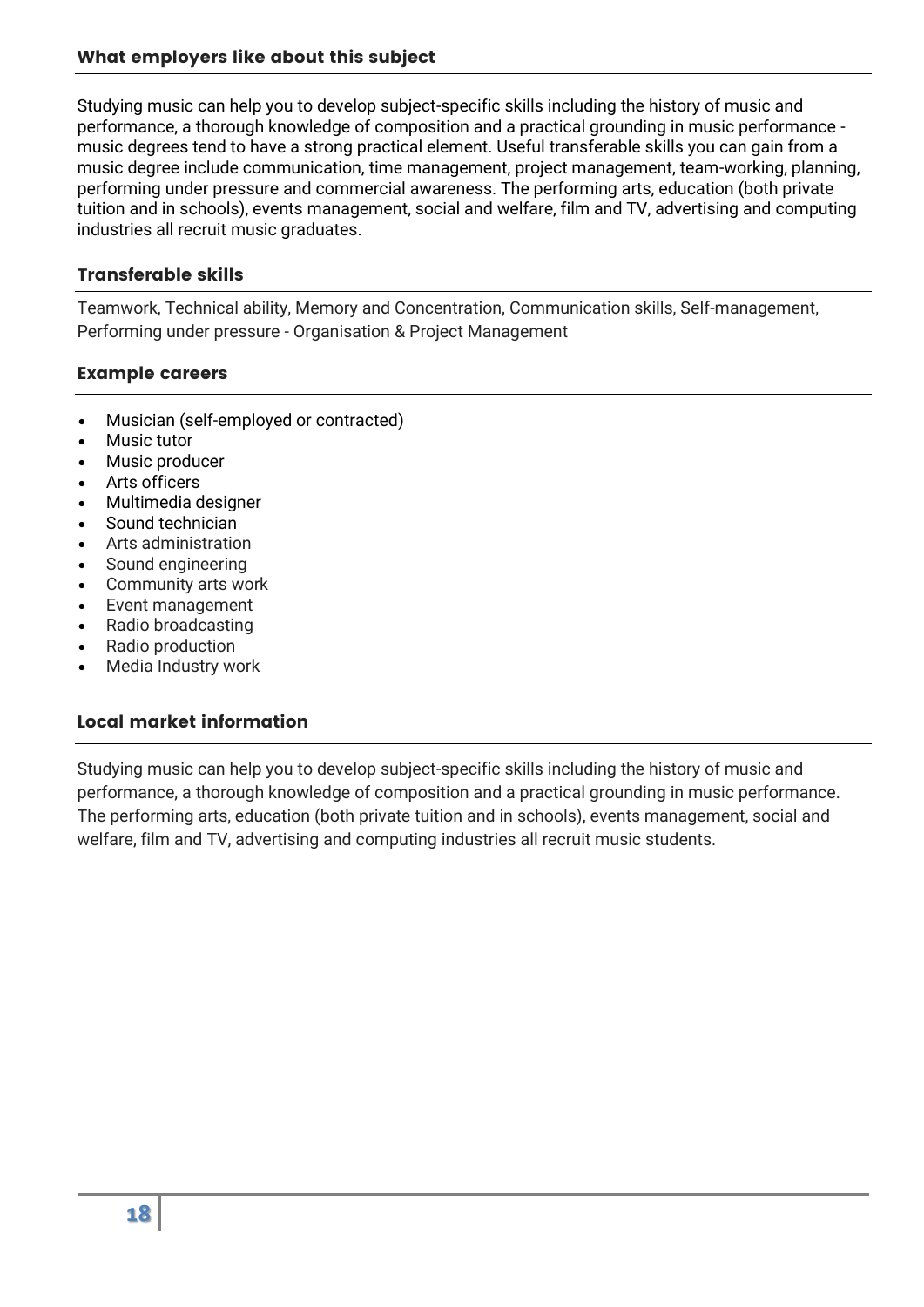## Photography

Whether you are interested in creating still images (photography) or moving images (film) you will need to learn a mix of creative and technical skills. Photography courses include composing and taking photographs and digital or darkroom techniques to manipulate images. Film courses can include directing and camera work, sound and lighting as well as post-production techniques, such as editing, colouring and visual effects. Alternatively, on film studies courses you can study the history and social impact of cinema. Example degrees: you can specialise in a Photography degree, Marine, Fashion, Sports, Wildlife, Commercial, Press, Natural History

 $-BSC$ 

- PRACTICAL PLACEMENTS
- R A
- INDEPENDENT STUDY
- COURSEWORK-INTENSIVE
- PRACTICAL WORK
- STUDIO-BASED
- **TECHNICAL**
- FASHION AND TEXTILES
- DOCUMENTARY

#### Example course modules

- Production skills
- Creative ideas for film and television
- Film and television: history and contexts
- Storytelling for the screen
- Representation and construction in photography
- Society and media
- Professional and reflective practice
- The business of film and TV
- **Portraits**
- First fictions

#### Teaching hours / week

The time you'll spend in lectures and seminars each week will vary from university to university, so use this as a guide.



The [Guardian](https://www.theguardian.com/education/ng-interactive/2017/may/16/university-league-tables-2018)  $||$  The Complete [University](http://www.thecompleteuniversityguide.co.uk/league-tables/rankings?s=Architecture) Guide  $||$  The [Times](https://www.thetimes.co.uk/article/top-by-subject-mgbnm672r)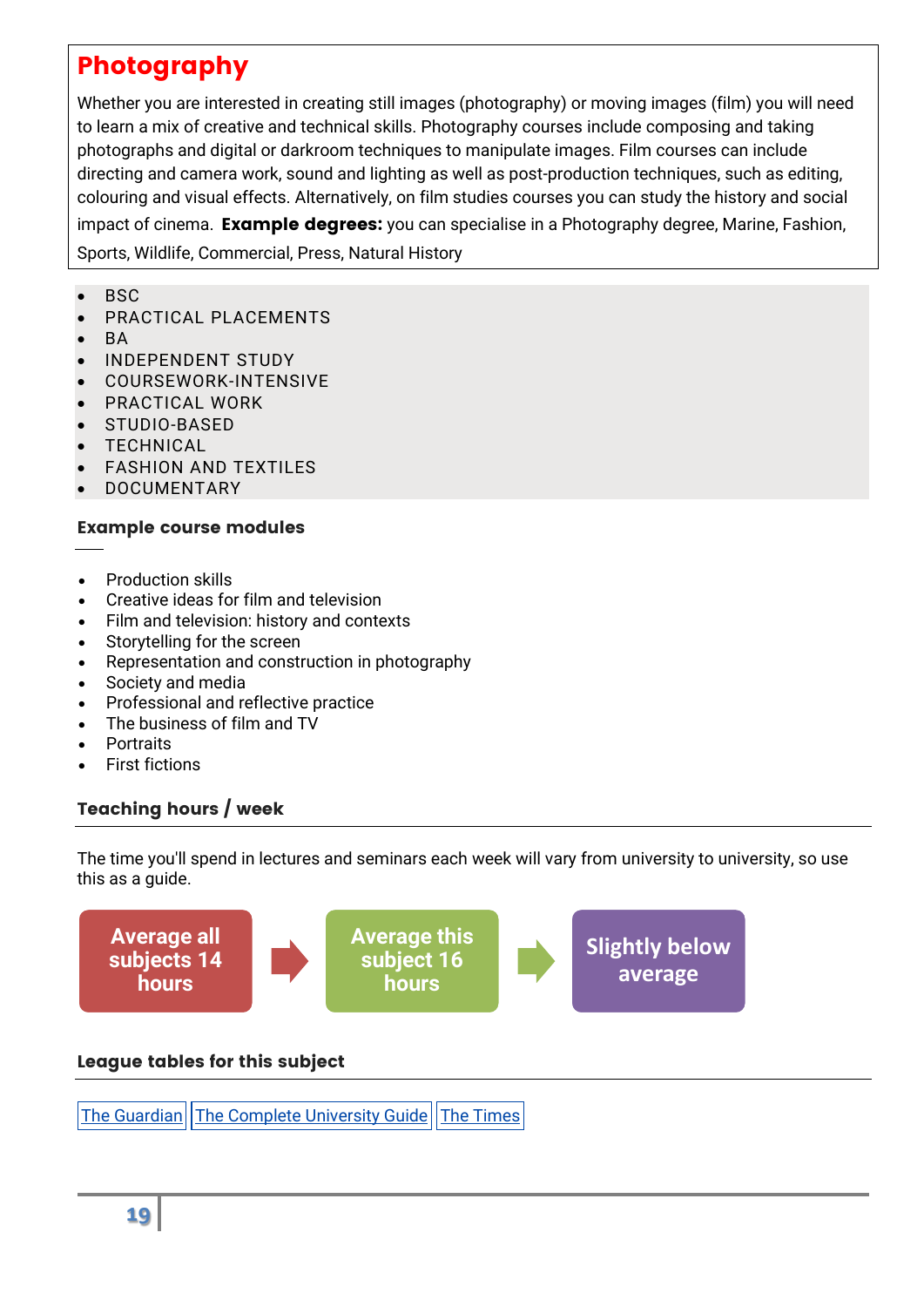My degree in photography is quite specific compared to others and very independent in process. We have very few official lectures - usually once a week followed by seminars of discussion - for which we prepare with readings, summaries etc. beforehand. The guest lectures brought to our department (around four a semester) have all been exceptionally good, usually highly successful artists and photographers. Most of the work for us is fairly independent development of projects that is being discussed in regular weekly critique sessions together with project tutors and fellow students.

#### *2nd year, University of Brighton*

#### A-levels (or equivalent) usually required

No Specific Requirements

#### **Useful to have**

- Photography
- Art
- Design technology
- Media studies

#### Application checklist

Here's a guide to what to expect from the application process - also check individual university entry requirements, as these may differ.

- January application
- Personal statement
- Portfolio
- Interview

#### BHASVIC information

**Many of our students choose to take a one year Art Foundation level 3/4 Diploma (equiv. to 2 A levels) before embarking on an arts degree.** Last year 100 students took this pathway, often studying at Brighton Met or Northbrook.

Joining a Visual Arts tutor group in A2 to support them in their applications, this helps them explore the wide variety of arts degrees available. Arts universities such as Falmouth, Bournemouth and Norwich specialise in Visual Arts courses. In addition, 12 students chose direct entry Graphics degrees.

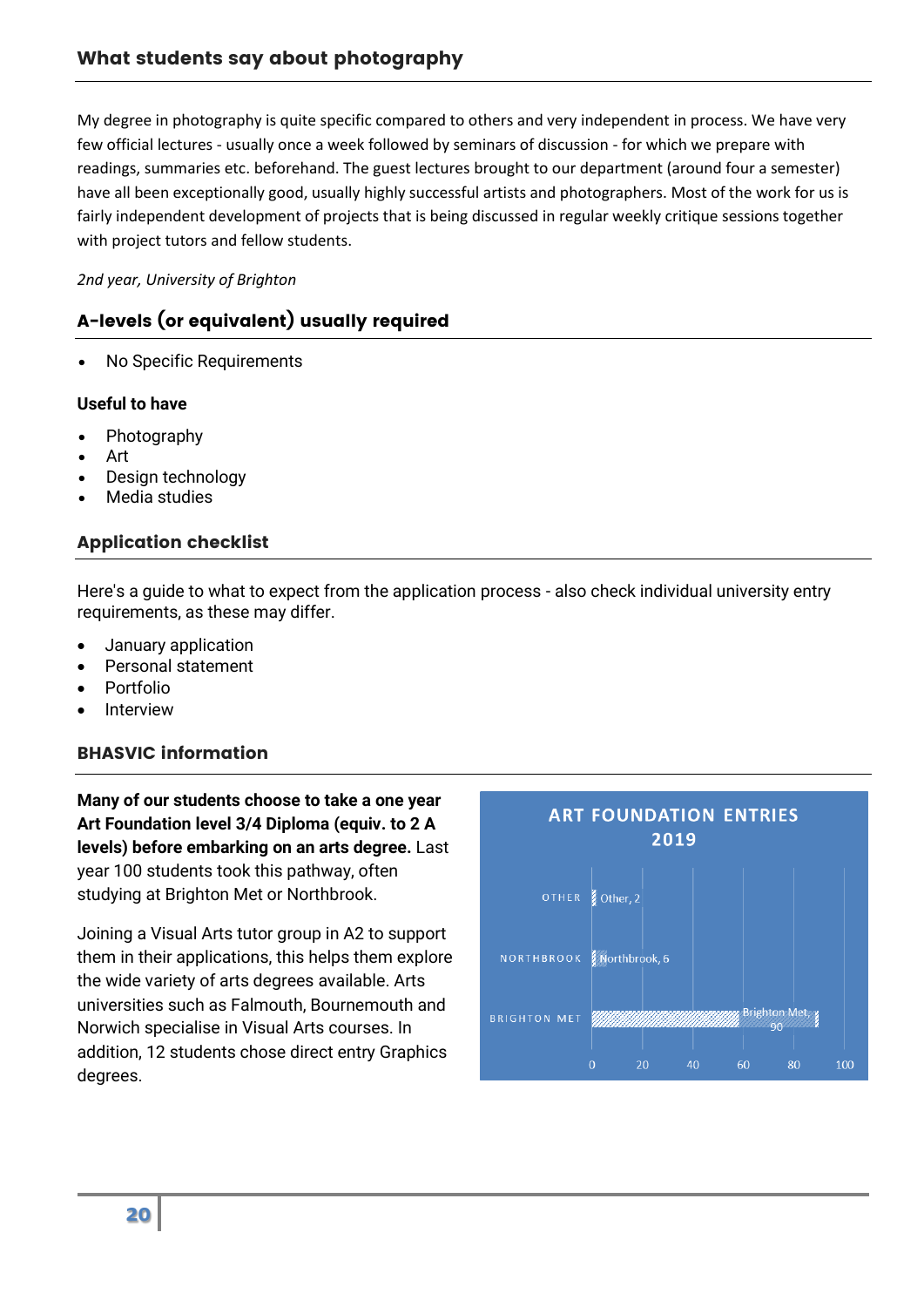- **Newcastle, Loughborough, UCL, Lancaster, Brunel**
- **Bristol, UWE, Aberystwyth, De Montfort, Lincoln**  all very high student satisfaction scores
- **Kent, Bournemouth Arts, Falmouth**  all with top graduate prospects

#### Examples of degrees and combined degrees for BHASVIC student's 2019 entry

- Photography
- Fashion Photography
- Photojournalism and Documentary Photography
- Marine and Natural History Photography
- Documentary Photography

#### Employability

The most common jobs are in the arts are photographers, audio-visual technicians, operators and designers, as directors, as artists and as graphic designers. Training in presenting sound and graphics is useful in other industries as well, so you can find graduates in advertising, in business management, in events management and in web design and IT. Be aware that freelancing and self-employment is common in the arts, as are what is termed 'portfolio careers' – having several part-time jobs or commissions at once. If you choose to study at university workshops are often available in business and entrepreneur skills.

#### What employers like about this subject

The study of photography and film will help you to learn a range of subject-specific skills, including the use of audio-visual technology; how to plan, develop and realise creative works and a grounding in the theory of photography and/or film. Transferable skills you can gain from film and photography degrees include communication skills, commercial awareness, self-motivation and flexible and independent working, and these skills are sought after by employers from industries such as film, publishing, television, public relations, photography, design, computing, education and the arts.

#### Transferable skills

Researching, problem solving, project management, presentation skills, working to a brief, creativity, communication, IT skills, critiquing, teamwork, emotional intelligence

#### Example careers

- Professional photographer
- Broadcasting production assistant
- Interactive media designer
- Marketing assistant
- Multimedia web designer
- Advertising art director
- Digital marketer
- Film/video editor
- Media planner
- Visual merchandiser
- Web content manager
- Web designer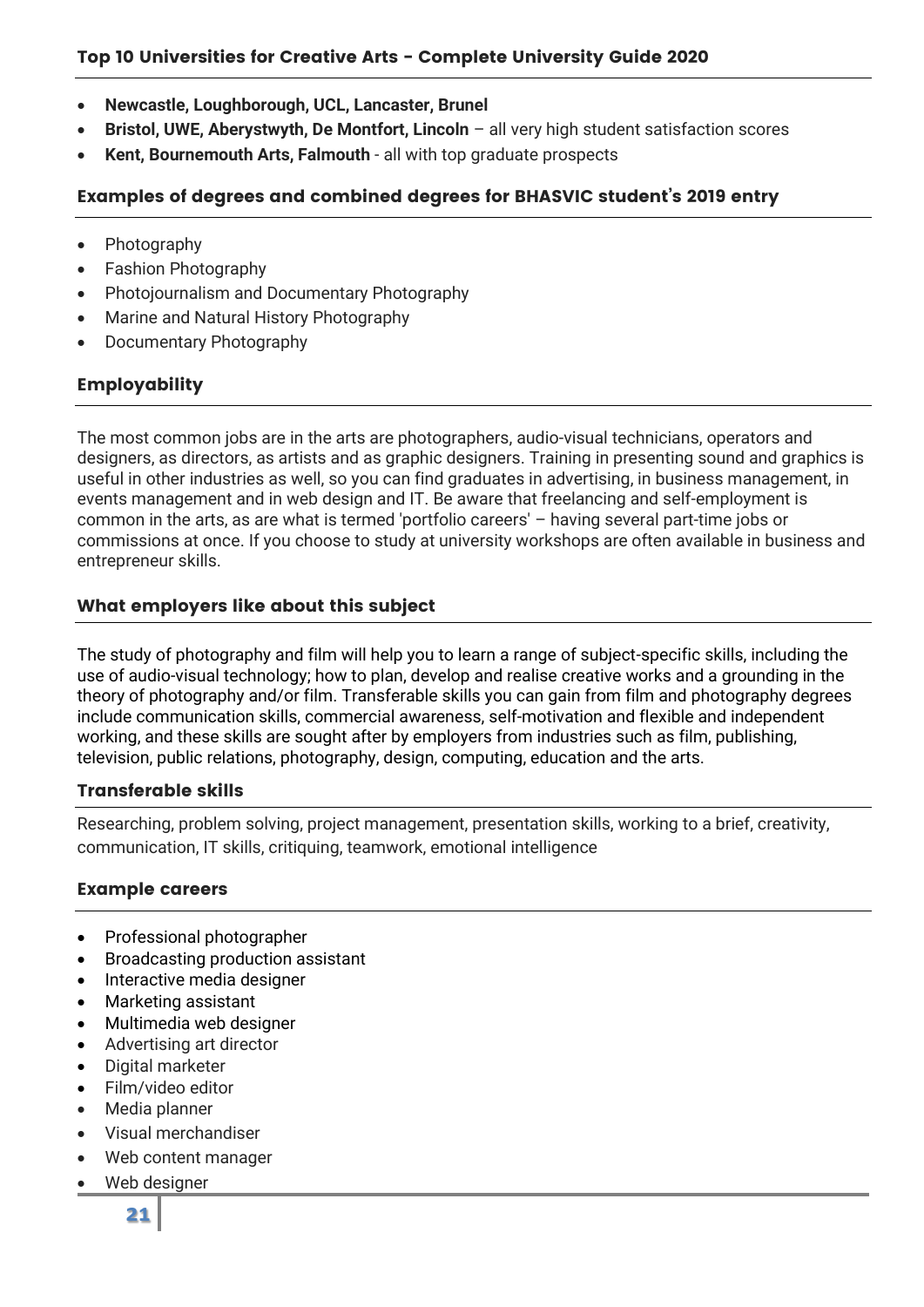#### Local market information

The creative sector receives government funding in recognition of the large contribution to the UK economy, £20m government investment has been received by the UK creative industry, part of which will be used to create a Creative Careers Programme to highlight employment opportunities within the sector to schools and colleges. A new report entitled 'Growing the UK's Creative Industries' from the Creative Industries Federation was published in December. According to the report, one in eight UK enterprises are creative enterprises, which are collectively responsible for two million jobs.

#### Sources

#### SOURCE: GRADUATE [PROSPECTS](https://university.which.co.uk/about/who-we-work-with#graduate-prospects)

SOURCE: WHICH? [STUDENT](https://university.which.co.uk/about/where-we-get-our-info#which-student-survey) SURVEY

SOURCES: [HESA](https://university.which.co.uk/about/where-we-get-our-info#hesa-student-record) & [HEPI-HEA](https://university.which.co.uk/about/where-we-get-our-info#hepi-hea)

| <b>Dance</b>              | One Dance UK; A guide to Careers in<br>$\bullet$<br>Dance.<br>Professional and vocational dance<br>schools: CDMT<br>Dance courses within Higher<br>Education: UCAS<br><b>Creative Apprenticeships in Dance.</b> | <b>One Dance UK</b><br><b>CDMT</b><br><b>UCAS</b><br><b>Creative &amp; Cultural Skill</b><br><b>BHASVLE/Year 1 Dance/Dance Progression Routes</b> |
|---------------------------|-----------------------------------------------------------------------------------------------------------------------------------------------------------------------------------------------------------------|---------------------------------------------------------------------------------------------------------------------------------------------------|
| <b>Music (A</b><br>Level) | Studying Music at university.<br>$\bullet$<br>Studying Music at conservatoire.<br>Experiences of ex-BHASVIC A Level<br>٠<br>Music students who have gone on<br>to study Music.<br>Careers in Music.             | BHASVLE//Music/Music beyond BHASVIC                                                                                                               |
| <b>Music (BTEC)</b>       | Choose Music at University.<br>$\bullet$<br>Careers advice.<br>$\bullet$                                                                                                                                        | <b>Complete University Guide</b><br><b>UK Music</b><br><b>Sound and Music</b><br><u> Prospects - Careers in music</u><br>CareersinMusic.com       |